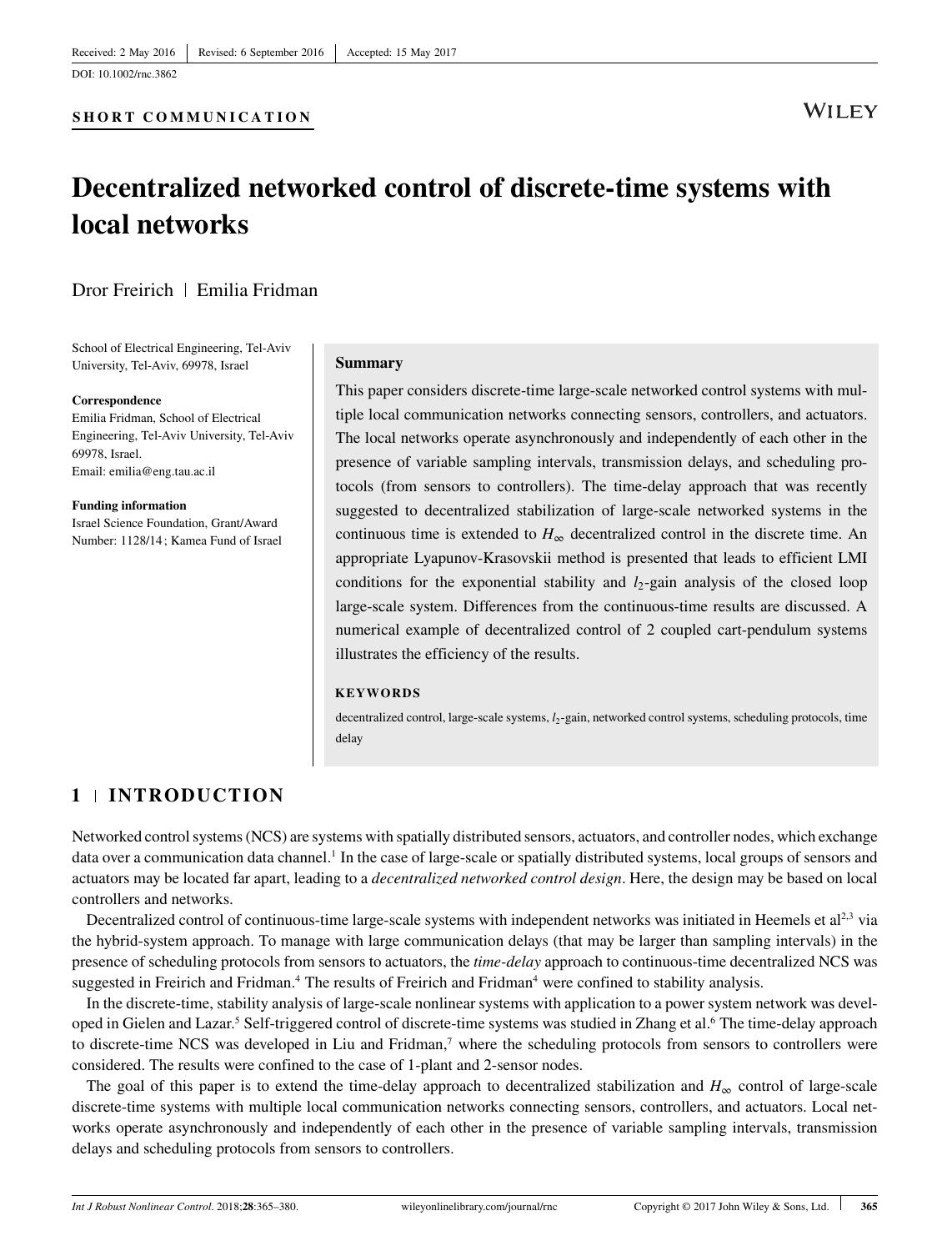

<span id="page-1-0"></span>**FIGURE 1** Two coupled inverted pendulums [Colour figure can be viewed at [wileyonlinelibrary.com\]](https://onlinelibrary.wiley.com/)

The main challenge is in the stability and performance analysis of the closed-loop discrete-time NCS under try-once-discard  $(TOD)$  scheduling protocol.<sup>8</sup> Note that as in the continuous-time case,<sup>4[,9](#page-15-8)</sup> the closed-loop system in the discrete-time is modeled as a hybrid large-scale system with delays. However, its structure is different, where the same state equation appears also in the reset system. This leads to a different from the continuous-time case Lyapunov technique (see Liu and Fridman<sup>7</sup> for the case of one plant). We present a novel Lyapunov functional candidate explaining that its continuous counterpart leads to simplified LMIs comparatively to Freirich and Fridman[.4](#page-15-3) Under the round robin (RR) protocol, the closed-loop system is modeled as a system with multiple delays, and the stability conditions naturally extend the conditions of Freirich and Fridman<sup>4</sup> to the discrete-time case. Extension to *l*2-gain analysis considers both, independent and coupled disturbances. A numerical example of decentralized control of 2 coupled inverted pendulums with local networks (see Figure [1\)](#page-1-0) illustrates the efficiency of the results.

**Notation:** Throughout the paper the superscript "*T*" stands for matrix transposition,  $\mathcal{R}^n$  denotes the *n* dimensional Euclidean **Notation:** Throughout the paper the superscript T stands for matrix transposition,  $\kappa$  denotes the *n* dimensional excluded<br>space with vector norm  $|\cdot|$ .  $l_2(\mathcal{R}^n)$  is the space of sequences  $x(t) \in \mathcal{R}^n$ ,  $t \in [0$ all  $n \times m$  real matrices, and the notation  $P > 0$ , for  $P \in \mathbb{R}^{n \times n}$  means that P is symmetric and positive definite. The symmetric elements of the symmetric matrix will be denoted by  $*$ .  $\mathcal{Z}_+$  and  $\mathcal N$  denote the set of nonnegative integers and positive integers, respectively. *TOD* stands for *try-once-discard* and *LKF* stands for Lyapunov-Krasovskii functional. *MATI* and *MAD* denote maximum allowable transmission interval and maximum allowable delay, respectively. By  $\delta_{ij}$ , we denote the Kronecker delta meaning  $\delta_{nm} = 0, n \neq m$  and  $\delta_{nn} = 1$   $(n, m \in \mathcal{N})$ . Throughout this paper the letter "j" (subscript or superscript) will stand for a subsystem index, while subscript "i" will stand for sensor index.

#### **2 PROBLEM FORMULATION AND PRELIMINARIES**

#### **2.1 Problem formulation**

Consider the large-scale system with *M* interconnected subsystems (see Figure [2\)](#page-2-0).

<span id="page-1-1"></span>
$$
x_j(t+1) = A_j x_j(t) + B_j u_j(t) + D_j w(t) + \sum_{l \neq j} F_j^l x_l(t),
$$
  
\n
$$
y_{ij}(t) = C_{ij} x_j(t) \in \mathcal{R}^{n_i^j}, \quad i = 1 \dots N_j \quad t \in \mathcal{Z}_+,
$$
\n(1)

where  $x_j(t) \in \mathbb{R}^{n^j}$  is the state,  $w(t) \in l_2(\mathbb{R}^{n_w})$  is a perturbation, and  $F_j^l$  are the coupling matrices. The *j*th subsystem has  $N_j$  local sensors and a local controller, and  $y_j(t) = [y_{1j}^T(t) \dots y_{Nj}^T(t)]^T \in \mathcal{R}^{n_y^j}$  is the local measurement vector.

The *j*th subsystem is assumed to have an independent sequence of sampling instants

$$
0 = s_0^j < s_1^j < \cdots < s_k^j < \cdots, \quad \lim_{k \to \infty} s_k^j = \infty
$$

with bounded sampling intervals  $1 \le s_{k+1}^j - s_k^j \le MATI_j$ . At each sampling instant  $s_k^j$ , one of the sensors  $i_k^*$  is being chosen by a *scheduling protocol*, and its output  $y_{i_k^*j}(s_k^j)$  is being transmitted via a local sensor network to the local controller node. We assume that the local network is independent of other subsystems' networks.

Suppose that data loss is not possible and that the transmission of the information over the networks from sensors to actuators (through controller) is subject to a variable round-trip delay  $\eta_k^j$ . Then  $t_k^j = s_k^j + \eta_k^j$  is the updating time instant of the subsystem input *u<sub>j</sub>*(*t*). Communication delay is assumed to be bounded  $\eta_k^j \in [\eta_m^j, \eta_M^j]$ , where  $\eta_M^j \equiv MAD_j$ . We will assume that an old sample cannot get to the same destination (same controller or same actuator) after the most recent one. Suppose that the controllers and the actuators are event driven (in the sense that they update their outputs as soon as they receive a new sample).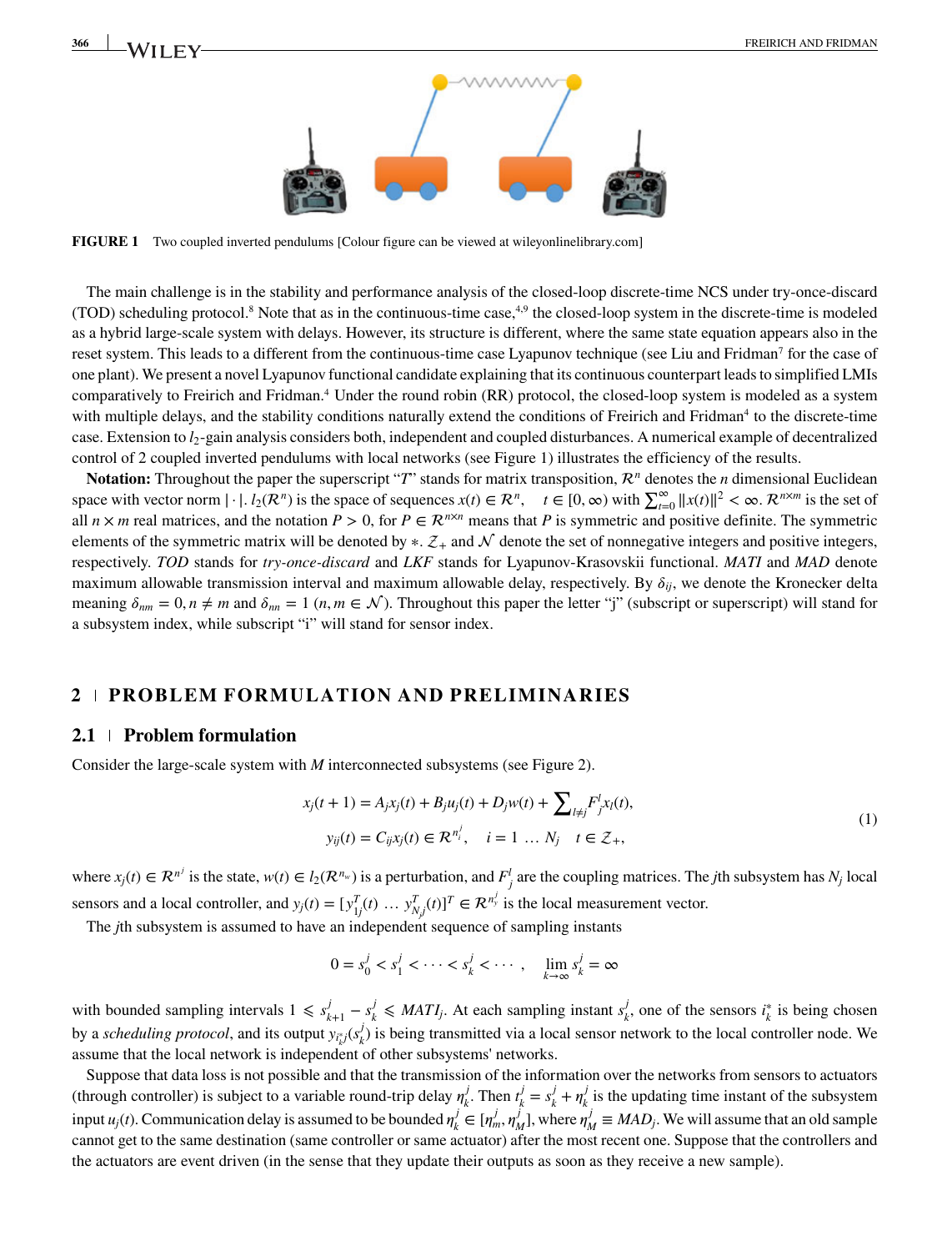

**FIGURE 2** Decentralized networked control system with plants P1,…, PM and controllers C1,…, CM [Colour figure can be viewed at [wileyonlinelibrary.com\]](https://onlinelibrary.wiley.com/)

Similar to Freirich and Fridman<sup>4</sup>, we assume the following:

Similar to Freirich and Fridman', we assume the following:<br> **A1** There exist *M* gain matrices  $K_j = [K_{1j} \dots K_{N_jj}], K_{ij} \in \mathbb{R}^{m^j \times n_i^j}$  such that the matrices  $A_j + B_j K_j C_j$  are Schur, where  $C_j = \begin{bmatrix} C_{1j}^T & \cdots & C_{N_jj}^T \end{bmatrix}$ . Denoted by

<span id="page-2-0"></span>
$$
\hat{y}_j\left(s_k^j\right) = \left[\hat{y}_{1j}^T\left(s_k^j\right) \ \dots \ \hat{y}_{N,j}^T\left(s_k^j\right)\right]^T \in \mathcal{R}^{n_y^j},\tag{2}
$$

the most recent output information submitted to the scheduling protocol of the *j*th subsystem (ie, the most recent information at the *j*th controller side) at the sampling instant  $s_k^j$ . Then under **A1** the static output-feedbacks are given by

$$
u_j(t) = \sum_{i=1}^{N_j} K_{ij} \hat{y}_{ij} \left( s_k^j \right), \quad t_k^j \leq t < t_{k+1}^j. \tag{3}
$$

We assume  $u_j(t) = 0$  for  $t < t_0^j$ .

Define the initial time

<span id="page-2-2"></span>
$$
T_0 = \max_j t_0^j. \tag{4}
$$

#### <span id="page-2-1"></span>**Definition [1.](#page-2-1)** (Exponential stability)

A closed-loop system [\(1\)](#page-1-1), [\(3\)](#page-2-2) with w(t)  $\equiv 0$  is *exponentially stable*(with a decay rate  $\lambda \in [0, 1)$ ) if there exists  $\beta > 0$  such that for any initial condition  $x_0$  the following inequality holds

$$
||x(t)||^2 \leq \beta ||x||_{T_0}^2 \lambda^{t-T_0}
$$

for  $t > T_0$ , where  $x(t) = \text{col}\{x_1(t), ..., x_M(t)\} \in \mathcal{R}^n$  and  $||x||_{T_0}^2 \equiv \sum_{t=0}^{T_0} ||x(t)||^2$ .

In this paper, sufficient conditions are given for exponential stability of the unperturbed closed-loop system, as well as for *l*2-gain analysis of the perturbed one.

#### **3 STABILITY OF DECENTRALIZED NETWORKED CONTROL UNDER TOD**

Consider the system [\(1\)](#page-1-1), [\(6\)](#page-3-0) with *M* locally controlled subsystems, where the *j*th subsystem is under TOD scheduling. In this section, we study the case where  $w(t) \equiv 0$ .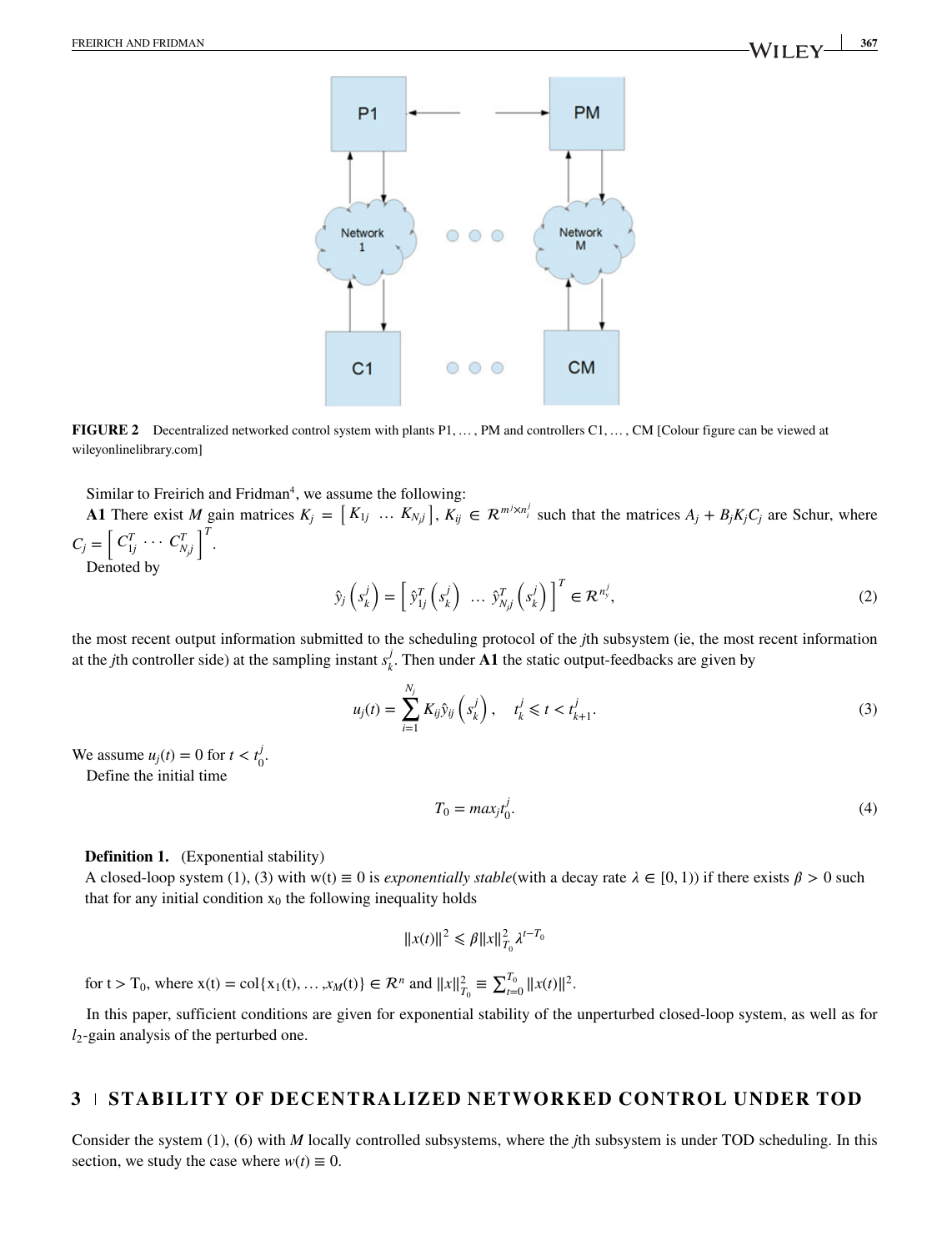**368** WII FY FREIRICH AND FRIDMAN

Following Liu et al,<sup>9</sup> denote the error states  $\{e_{ij}, i = 1 \dots N_j\}$  by

$$
e_{ij}(t) = \hat{y}_{ij}\left(s_{k-1}^j\right) - y_{ij}\left(s_k^j\right), \quad t_k^j \leq t < t_{k+1}^j,\tag{5}
$$

and the error-state vectors

<span id="page-3-0"></span>
$$
e_j(t) = col{e_{1j}(t) \dots e_{Nj}(t)}, \quad j = 1...M.
$$

Using this notation the feedback [\(3\)](#page-2-2) can be presented as

$$
u_j(t) = \sum_{i=1}^{N_j} K_{ij} C_{ij} x_j(s_k) + \sum_{\substack{i=1 \ i \neq i_k^*}}^{N_j} K_{ij} e_{ij}(t), \quad t_k^j \leq t < t_{k+1}^j. \tag{6}
$$

<span id="page-3-5"></span>Denote

$$
e_{ij}[k] \equiv e_{ij}\left(t_k^j\right), \quad k = 0, 1, \dots \tag{7}
$$

for the error-states in order to better express their piecewise-constant nature.

In TOD scheduling, the transmitted measurement sent at each instance is chosen according to (weighted) error discriminant function

<span id="page-3-6"></span>
$$
\dot{t}_k^{\dagger *} = \operatorname{argmax}_i \quad e_{ij}^T[k] Q_{ij} e_{ij}[k], \tag{8}
$$

with some weight matrices  $Q_{ij}$ . Conditions for choosing weight matrices will be given below. For simplicity, we will omit the subsystem index j in  $i_k^*$  throughout the rest of the paper. The error state vector is given by

$$
e_{ij}\left(t_{k+1}^{j}\right) = \begin{cases} -C_{ij}\left[x_{j}\left(s_{k+1}^{j}\right) - x_{j}\left(s_{k}^{j}\right)\right], & i = i_{k}^{*} \\ e_{ij}\left(t_{k}^{j}\right) - C_{ij}\left[x_{j}\left(s_{k+1}^{j}\right) - x_{j}\left(s_{k}^{j}\right)\right], & else \end{cases}
$$
\n(9)

with  $e_{ij}$   $\left(t_0^j\right)$  $\boldsymbol{0}$  $\mathbf{r}$  $=-C_{ij}x$  $\overline{\phantom{a}}$ *s j*  $\boldsymbol{0}$  $\mathbf{r}$ .

The *j*th subsystem closed loop is then given by

<span id="page-3-3"></span><span id="page-3-2"></span>
$$
x_j(t+1) = A_j x(t) + A_{1j} x_j(t - \tau_j(t)) + \sum_{i \neq i_{k,j}^*} B_{ij} e_{ij}(t) + \sum_{l \neq j} F_j^l x_l(t),
$$
  
\n
$$
e_j(t+1) = e_j(t), \quad t_k^j \leq t \leq t_{k+1}^j - 2,
$$
\n(10)

with the reset equations (ie, equations at reset times  $t = t_{k+1}^j - 1$ )

$$
x_j(t_{k+1}^j) = A_j x_j(t_{k+1}^j - 1) + A_{1j} x_j(s_k^j) + \sum_{i \neq i_k^*} B_{ij} e_{ij}(t_k^j) + \sum_{l \neq j} F_j^l x_l(t_{k+1}^j - 1),
$$
  
\n
$$
e_{ij}(t_{k+1}^j) = (1 - \delta_{i_k^*}) e_{ij}(t_k^j) - C_{ij} [x_j(s_{k+1}^j) - x_j(s_k^j)], \quad k \in \mathcal{Z}_+,
$$
  
\n
$$
e_{ij}(t_0^j) = -C_{ij} x_j(s_0^j),
$$
\n(11)

where  $A_{1j} = B_j K_j C_j$  and  $\tau_j(t) = t - s_k^j$  is the subsystem delay. We have

<span id="page-3-4"></span>
$$
\tau_j(t) \leq t_{k+1}^j - 1 - s_k^j \leq MAD_j + MATI_j - 1 \equiv \tau_M^j
$$
  
\n
$$
\tau_j(t) \geq t_k^j - s_k^j \geq \eta_m^j \geq 0.
$$
\n(12)

<span id="page-3-1"></span>*Remark* [1.](#page-3-1) Note that in the discrete time domain, the equation for  $x_j(t)$  at reset times  $t = t_k^j - 1$  is given by the same difference equation as for  $t \in [t_{k-1}^j, t_k^j - 2]$ . This is different from the continuous-time case, where  $x_j(t_k^j - 1)$  $\binom{j-}{k} = x_j \left(t_k^j\right)$ *k* .

We define a functional  $V_i(t)$  for the *j*th subsystem. Consider the following LKF:

$$
V_j(t) = x_j^T(t)P_jx_j(t) + \tilde{V}_j(t) + V_Q(t,k) + V_G(t,k), \quad t_k^j \le t \le t_{k+1}^j - 1,\tag{13}
$$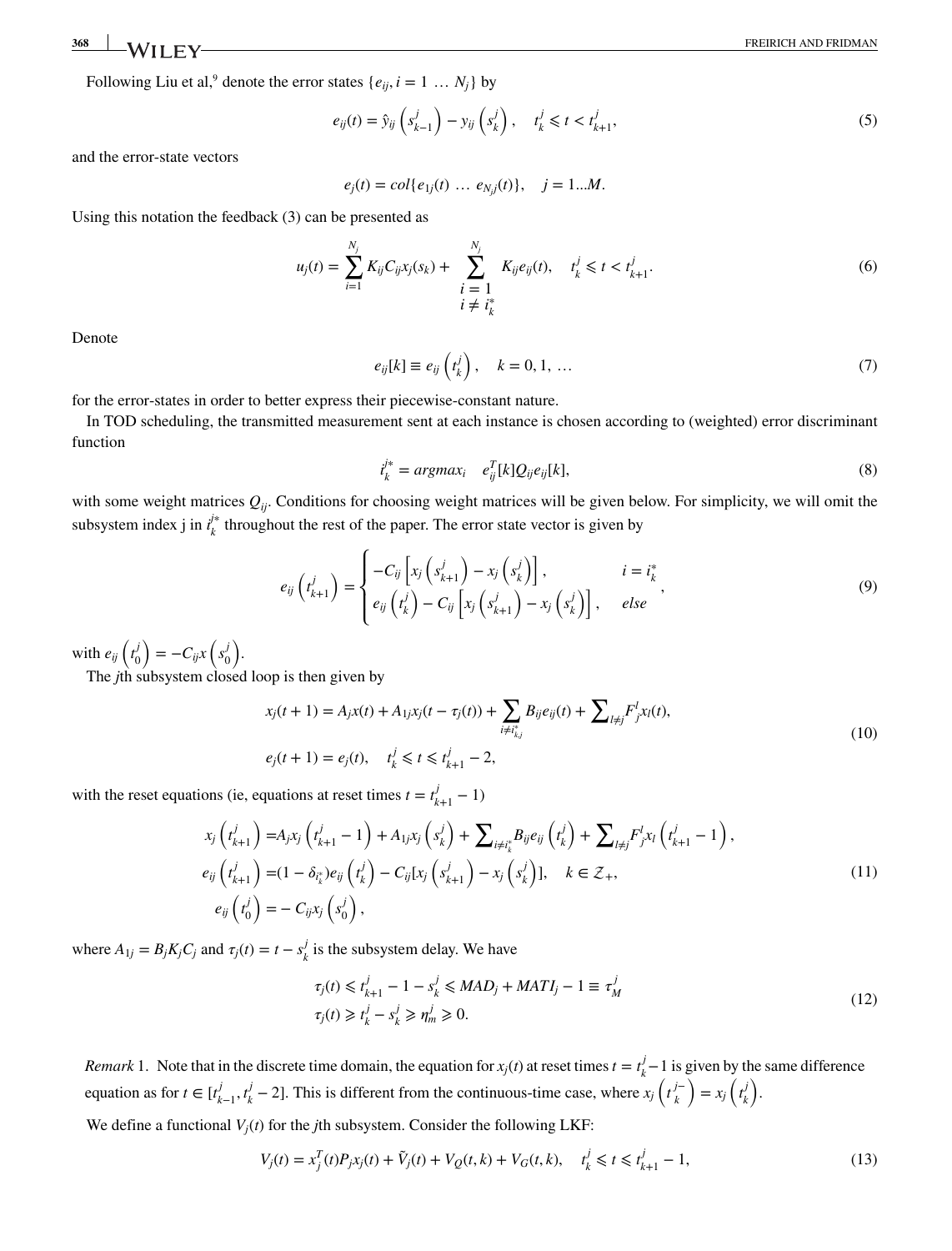where  $\lambda \in (0, 1)$  and

<span id="page-4-2"></span>
$$
V_{Q}(t, k) = \lambda^{t-t_{k}^{j}} \sum_{i=1}^{N_{j}} e_{ij}^{T}(t) Q_{ij} e_{ij}(t) - \sum_{i \neq i_{k}^{*}} \left( t - t_{k}^{j} \right) e_{ij}^{T}(t) U_{ij} e_{ij}(t),
$$
  
\n
$$
V_{G}(t, k) = \sum_{s=s_{k}^{j}} \sum_{i=1}^{N_{j}} \lambda^{t-s-1} z_{j}^{T}(s) C_{ij}^{T} G_{ij} C_{ij} z_{j}(s),
$$
  
\n
$$
\tilde{V}_{j}(t) = V_{0j}(t) + V_{1j}(t),
$$
  
\n
$$
V_{0j}(t) = \sum_{s=t-n_{m}^{j}}^{t-1} \lambda^{t-s-1} x_{j}^{T}(s) S_{0j} x_{j}(s) + \eta_{m}^{j} \sum_{\theta=1}^{n_{m}} \sum_{s=t-\theta}^{t-1} \lambda^{t-s-1} z_{j}^{T}(s) R_{0j} z_{j}(s),
$$
  
\n
$$
V_{1j}(t) = \sum_{s=t-r_{M}^{j}}^{t-n_{m}-1} \lambda^{t-s-1} x_{j}^{T}(s) S_{1j} x_{j}(s) + h_{j} \sum_{\theta=n_{m}^{j}+1}^{t} \sum_{s=t-\theta}^{t-1} \lambda^{t-s-1} z_{j}^{T}(s) R_{1j} z_{j}(s),
$$
  
\n
$$
z_{j}(t) = x_{j}(t+1) - x_{j}(t), \quad h_{j} = (\tau_{M}^{j} - \tau_{m}^{j}).
$$
  
\n(14)

Here,  $x_j^T(t)P_jx_j(t) + \tilde{V}_j(t)$  is a standard LKF for the stability of systems with interval delays,<sup>10</sup>  $V_Q(t, k)$  is constructed to deal with the error states that appear in [\(10\)](#page-3-2). The term  $V_G(t, k)$  allows to compensate the delayed terms  $C_{ij}[x_j](s_i^j)$  $\binom{j}{k+1}$  –  $x_j$   $\left(s_k^j\right)$  $\binom{n}{k}$ ] in the reset [\(11\)](#page-3-3).

<span id="page-4-0"></span>*Remark* [2.](#page-4-0) In the continuous-time case, an LKF candidate *Vj* for the stability analysis of the resulting *j*th hybrid subsystem under TOD protocol was suggested in Liu and Fridman<sup>9</sup> (for the uncoupled case, where  $F_j^l = 0, l \neq j$ ) and was modified in Freirich and Fridman<sup>4</sup> for coupled (large-scale) systems leading to simplified stability conditions. Thus, the stability of uncoupled *j*th subsystem was guaranteed in Freirich and Fridman<sup>4</sup> if the following derivative condition holds  $\dot{V}_j + 2\alpha V_j \le 0$ for some  $\alpha > 0$  along the continuous-time dynamics, and if  $V_i$  does not grow in the reset times. Differently from this, in the discrete-time case the stability of the uncoupled *j*th subsystem can be guaranteed if  $V_i(t + 1) - \lambda V_i(t) \leq 0$  with some  $\lambda \in (0, 1)$  for all *t* (including the reset times  $t = t_k^j - 1$ ).<sup>7</sup> Note that the Lyapunov-Krasovskii method of Liu and Fridman<sup>7</sup> was confined to the case of 2 sensor nodes  $N_i = 2$ , and only partial x-stability was established. As in the continuous-time case,<sup>4</sup> an extension of results to large-scale systems is not a trivial result that will be presented in Proposition [1](#page-5-0) and Theorem [1.](#page-9-0)

<span id="page-4-1"></span>*Remark* [3.](#page-4-1) In the discrete-time, by introducing the term  $V_Q(t, k)$  of [\(14\)](#page-4-2), we avoid the positive terms containing  $||\sqrt{Q_{i_k^*}}e_{i_k^*}||^2$ in the upper bound on  $V(t + 1) - \lambda V(t)$  for  $t \neq t_k - 1$ . The  $Q_{ij}$ -terms of  $V_Q$  in [\(14\)](#page-4-2) is a discrete-time and modified version of the corresponding terms in Freirich and Fridman<sup>4</sup>

$$
V_{conQ}(t) = \sum_{i=1}^{N_j} e_{ij}^T(t) Q_{i,j} e_{ij}(t) - 2\alpha \left( t - t_k^j \right) e_{i_k^*j}^T(t) Q_{i_k^*j} e_{i_k^*j}(t),
$$

where the negative term  $-2\alpha(t_k^j - t)e_{i_k^sj}^T(t)Q_{i_k^*j}e_{i_k^*j}(t)$  allows to compensate a positive term of the form  $2\alpha e_{i_k^sj}^T(t)Q_{i_k^*j}e_{i_k^*j}(t)$  that arises in  $\dot{V}_j(t) + 2\alpha V_j(t)$ .

The continuous-time counterpart of *Q*-terms given by [\(14\)](#page-4-2) has a form

<span id="page-4-3"></span>
$$
V_{cQ}(t) = e^{-2\alpha(t - t_k)} \sum_{i=1}^{N_j} e_{ij}^T(t) Q_{i,j} e_{ij}(t).
$$
\n(15)

The term [\(15\)](#page-4-3) improves and simplifies the condition for  $\dot{V} + 2\alpha V$  of Freirich and Fridman<sup>4</sup> based on  $V_{\text{conQ}}$ :

$$
\begin{aligned} \dot{V}_{cQ}(t) + 2\alpha V_{cQ}(t) &= 0 \leq, \\ \dot{V}_{conQ}(t) + 2\alpha V_{conQ}(t) &= \sum_{i \neq i^*_{k}} e_{ij}^T(t) Q_{i,j} e_{ij}(t). \end{aligned}
$$

However, in the jump condition  $t = t_{k+1}^j$ , these functionals lead to different results:

$$
V_{cQ}\left(t^{j+}_{k+1}\right) - V_{cQ}\left(t^{j-}_{k+1}\right) = \sum_{i=1}^{N_j} e_{ij}^T \left(t^j_{k+1}\right) Q_{i,j} e_{ij} \left(t^j_{k+1}\right) - e^{-2\alpha \left(t^j_{k+1} - t^j_k\right)} \sum_{i=1}^{N_j} e_{ij}^T \left(t^j_k\right) Q_{i,j} e_{ij} \left(t^j_k\right),
$$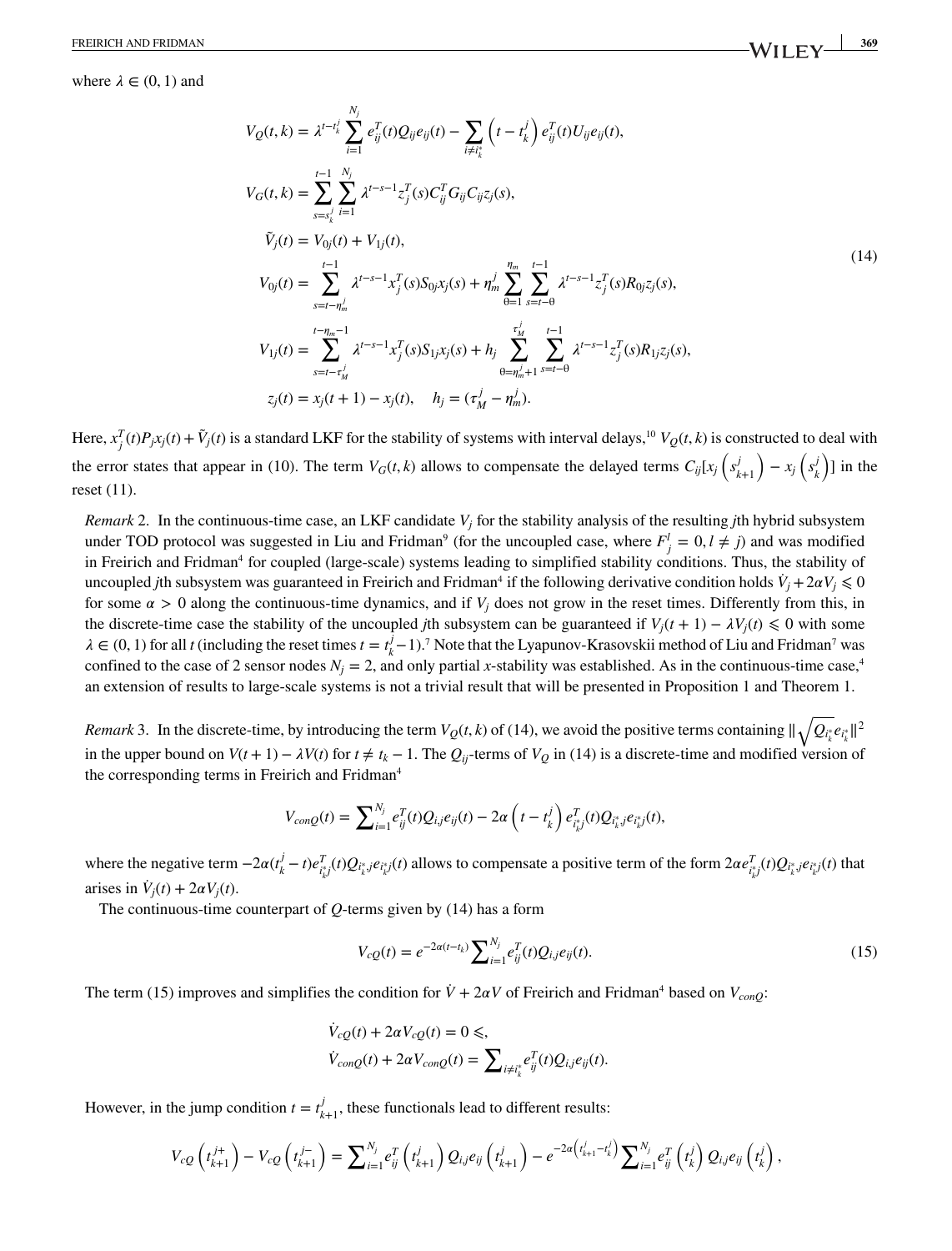whereas

$$
V_{conQ}\left(t_{k+1}^{+j}\right) - V_{conQ}\left(t_{k-1}^{+j}\right) = \sum_{i=1}^{N_j} e_{ij}^T \left(t_{k+1}^j\right) Q_{i,j} e_{ij} \left(t_{k+1}^j\right) - \sum_{i=1}^{N_j} e_{ij}^T \left(t_k^j\right) Q_{i,j} e_{ij} \left(t_k^j\right) + 2\alpha \left(t_{k+1}^j - t_k^j\right) e_{ij}^T \left(t_k^j\right) Q_{i,j} e_{ij} \left(t_k^j\right)_{\left|i=i_k^*}\right).
$$

Hence, *V<sub>cO</sub>* may lead to different from Freirich and Fridman<sup>4</sup> (complementary) results. Note that in the example from Freirich and Fridman $^4$ ,  $V_{cQ}$  does not change the numerical result, but  $Q_{i,j}$  terms are eliminated from part of LMIs (simplifying them).

<span id="page-5-4"></span><span id="page-5-1"></span>**Proposition [1.](#page-5-1)** *Consider the jth closed-loop subsystem* [\(10\)](#page-3-2)*,* [\(11\)](#page-3-3)*. Given parameters*  $0 < \lambda < 1$  *and*  $\epsilon \leq 1 - \lambda($ ∑  $j \neq l$ <sup>E</sup>jl</sub> ≤  $\varepsilon, l = 1 ... M$ ) and matrices  $P_l > 0$ ,  $l = 1 ... M$ , let there exist matrices  $S_{0j}$ ,  $R_{0j}$ ,  $S_{1j}$ ,  $R_{1j}$ ,  $Q_{ij}$ ,  $U_{ij}$ ,  $G_{ij} > 0$ , and  $W_j$  that *satisfy LMIs,*

$$
\Omega_j = \begin{bmatrix} R_{1j} & W_j \\ * & R_{1j} \end{bmatrix} \geq 0 \tag{16}
$$

<span id="page-5-3"></span>*and*

$$
\Sigma_{i}^{j} - \tilde{\Upsilon}_{i}^{j} + \tilde{E}_{ij2}^{T} G_{j} \tilde{E}_{ij2} < 0,
$$
\n
$$
\Psi_{i}^{j} + [I \quad 0]^{T} U_{ij} [I \quad 0] < 0,
$$
\n
$$
i = 1, \dots, N_{j},
$$
\n(17)

<span id="page-5-6"></span>*where*

$$
\Sigma_{i}^{j} = \tilde{E}_{ij1}^{T} P_{j} \tilde{E}_{ij1} + \tilde{E}_{ij2}^{T} H_{j} \tilde{E}_{ij2} - \tilde{E}_{ij3}^{T} \lambda^{\tau_{M}^{j}} \Omega_{j} \tilde{E}_{ij3} - \tilde{E}_{ij4}^{T} \lambda^{\eta_{M}^{j}} R_{0j} \tilde{E}_{ij4} + \tilde{E}_{ij5},
$$
\n
$$
h_{j} = \tau_{M}^{j} - \eta_{m}^{j}, \quad \mathcal{F}^{j} = [F_{j}^{1} \cdots F_{j}^{j \neq j} \cdots F_{j}^{M}], H_{j} = \eta_{m}^{j2} R_{0j} + h_{j}^{2} R_{1j}, \quad G_{j} = \sum_{i=1}^{N_{j}} C_{ij}^{T} G_{ij} C_{ij},
$$
\n
$$
E_{ij1} = [A_{j} \quad [0 \quad 1 \quad 0] \otimes A_{1j} \quad \Theta_{ij}], \quad E_{ij2} = [(A_{j} - I_{n}) \quad [0 \quad 1 \quad 0] \otimes A_{1j} \quad \Theta_{ij}], \quad \Theta_{ij} = [B_{1j} \cdots B_{r \neq ij} \cdots B_{N,j}],
$$
\n
$$
E_{ij3} = \begin{bmatrix} 0_{2n^{j} \times n^{j}} \quad \begin{bmatrix} 1-1 & 0 \\ 0 & 1-1 \end{bmatrix} \otimes I_{n^{j}} \quad 0_{2n^{j} \times (n_{y}^{j} - n_{i}^{j})} \end{bmatrix}, \quad E_{ij4} = [I_{n^{j}} - I_{n^{j}} \quad 0],
$$
\n
$$
E_{i5} = diag\{S_{0j} - \lambda P_{j}, -(S_{0j} - S_{1j})\lambda^{n^{j}}_{m}, 0_{n^{j}}, -S_{1j}\lambda^{r^{j}}_{m}, 0),
$$
\n
$$
\Psi_{i}^{j} = \begin{bmatrix} \lambda h_{j} U_{ij} + \left(1 - \frac{N_{j}\lambda^{h_{j+1}}}{N_{j-1}}\right) Q_{ij} & Q_{ij} \\ \lambda & Q_{ij} - \frac{\lambda^{r^{j}}_{n^{j}}}{N_{j+1}} G_{ij} \end{bmatrix},
$$
\n
$$
\tilde{L}_{ij
$$

<span id="page-5-0"></span>*Then V<sub>j</sub> given by [\(13\)](#page-3-4) satisfies the following inequalities along [\(10\)](#page-3-2), [\(11\)](#page-3-3) (with some*  $\beta_j > 0$ *):* 

<span id="page-5-2"></span>
$$
V_j(t) \ge \beta_j(||x_j(t)||^2 + ||e_j(t)||^2), \quad t \ge t_0^j,
$$
\n(19)

$$
V_j(t+1) - \lambda V_j(t) \le \sum_{l \ne j} \varepsilon_{jl} x_l^T(t) P_l x_l(t), \quad t \ge t_0^j.
$$
\n
$$
(20)
$$

*Proof.* We prove first the positivity condition [19.](#page-5-2) Note that

<span id="page-5-5"></span>
$$
t_{k+1}^j - t_k^j - 1 = (t_{k+1}^j - 1 - s_k^j) - \eta_k^j \le \tau_M^j - \eta_m^j = h_j.
$$
\n(21)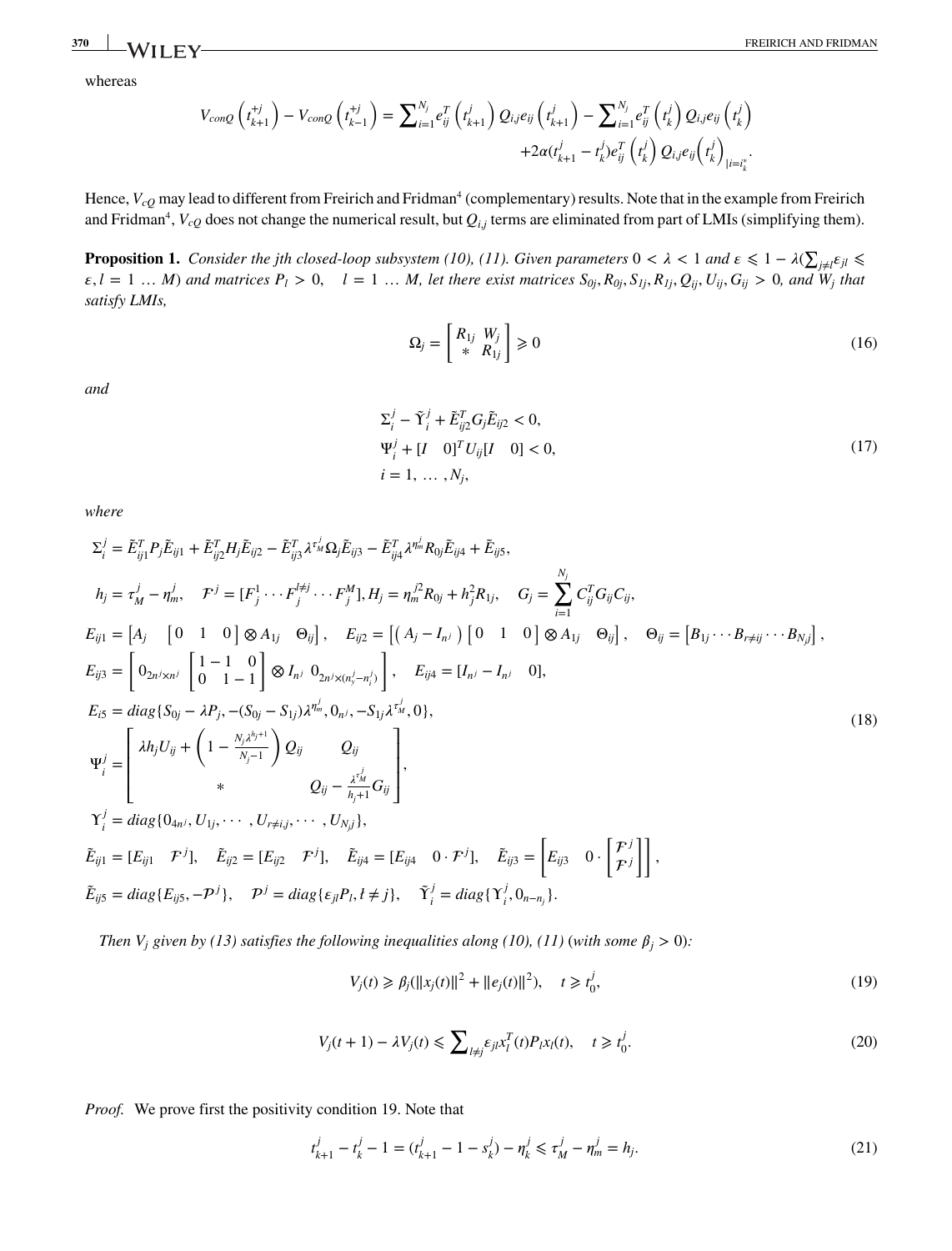FREIRICH AND FRIDMAN **371 371** 

<span id="page-6-0"></span>We have

$$
V_Q(t,k) \geq \lambda^{t_{k+1}^j - 1 - t_k^j} \sum_{i=1}^{N_j} e_{ij}^T(t) Q_{ij} e_{ij}(t) - (t_{k+1}^j - 1 - t_k^j) \sum_{i \neq t_k^*} e_{ij}^T(t) U_{ij} e_{ij}(t)
$$
  
\n
$$
\geq \lambda^{h_j} \sum_{i=1}^{N_j} e_{ij}^T(t) Q_{ij} e_{ij}(t) - h_j \sum_{i \neq t_k^*} e_{ij}^T(t) U_{ij} e_{ij}(t),
$$
  
\n
$$
t_k^j \leq t \leq t_{k+1}^j - 1.
$$
\n(22)

From the second inequality [\(17\)](#page-5-3) it follows that

$$
\lambda h_j U_{ij} < \left[ \frac{N_j \lambda^{h_j+1}}{N_j-1} - 1 \right] Q_{ij} < \lambda^{h_j+1} \left[ \frac{N_j}{N_j-1} - 1 \right] Q_{ij} = \frac{\lambda^{h_j+1}}{N_j-1} Q_{ij} \leq \lambda^{h_j+1} Q_{ij}.
$$

The latter inequality together with [\(22\)](#page-6-0) imply

<span id="page-6-1"></span>
$$
V_Q(t, k) \ge \beta_j \|e_j(t)\|^2, \quad t_k^j \le t \le t_{k+1}^j - 1
$$

for some  $\beta_j > 0$ , yielding [\(19\)](#page-5-2).

We prove next inequality [\(20\)](#page-5-0). We find

$$
V_{0j}(t+1) - \lambda V_{0j}(t) \le \eta_m^{j2} z_j^T(t) R_{0j} z_j(t) + x_j^T(t) S_{0j} x_j(t) - \lambda^{\eta_m^j} x_j^T \left( t - \eta_m^j \right) S_{0j} x_j \left( t - \eta_m^j \right) - \eta_m^j \sum_{\theta=1}^{\eta_m^j} \lambda^{\theta} z_j^T(t - \theta) R_{0j} z_j(t - \theta), V_{1j}(t+1) - \lambda V_{1j}(t) \n\le h_{j}^2 z_j^T(t) R_{1j} z_j(t) + \lambda^{\eta_m^j} x_j^T \left( t - \eta_m^j \right) S_{1j} x_j \left( t - \eta_m^j \right) - \lambda^{\tau_m^j} x_j^T \left( t - \tau_m^j \right) S_{1j} x_j \left( t - \tau_m^j \right)
$$
\n
$$
- h_j \sum_{\theta=\eta_m^{j}+1}^{\tau_m^j} \lambda^{\theta} z_j^T(t - \theta) R_{1j} z_j(t - \theta).
$$
\n(23)

By using Jensen's inequality, we obtain

$$
\eta_m^j \sum_{\theta=1}^{\eta_m^j} \lambda^{\theta} z_j^T(t-\theta) R_{0j} z_j(t-\theta) \geq \lambda^{\eta_m^j} \|\sqrt{R_{0j}} \left( x_j(t) - x_j \left( t - \eta_m^j \right) \right) \|^2 = \begin{bmatrix} \eta_j(t) \\ \xi_{ij}(t) \\ X_j^c(t) \end{bmatrix}^T \tilde{E}_{ij4}^T \lambda^{\eta_m^j} R_{0j} \tilde{E}_{ij4} \begin{bmatrix} \eta_j(t) \\ \xi_{ij}(t) \\ X_j^c(t) \end{bmatrix} .
$$
 (24)

Under [\(16\)](#page-5-4) the following holds<sup>11</sup>:

<span id="page-6-2"></span>
$$
h_j \sum_{\theta=\eta_m^j+1}^{\tau_M^j} \lambda^{\theta} z_j^T(t-\theta) R_{1j} z_j(t-\theta) \geq \lambda^{\tau_M^j} \left[ x_j \left( t - \eta_m^j \right) - x_j(t - \tau_j(t)) \right]^T \Omega_j \left[ x_j \left( t - \eta_m^j \right) - x_j(t - \tau_j(t)) \right]
$$
  

$$
= \left[ \frac{\eta_j(t)}{\xi_{ij}(t)} \right]^T \tilde{E}_{ij3}^T \lambda^{\tau_M^j} \Omega_j \tilde{E}_{ij3} \left[ \frac{\eta_j(t)}{\xi_{ij}(t)} \right].
$$
 (25)

Denote

$$
\eta_j(t) = col\left\{x_j(t), x_j\left(t - \eta_m^j\right), x_j(t - \tau_j(t)), x_j\left(t - \tau_M^j\right)\right\}
$$

$$
X_j^c(t) = col\{x_l(t), l \neq j\}, \quad \xi_{ij}(t) = col\{e_{rj}(t), r \neq i\},
$$

$$
\sigma_{ij}[k] = C_{ij}\left(x_j\left(s_{k+1}^j\right) - x_j\left(s_k^j\right)\right).
$$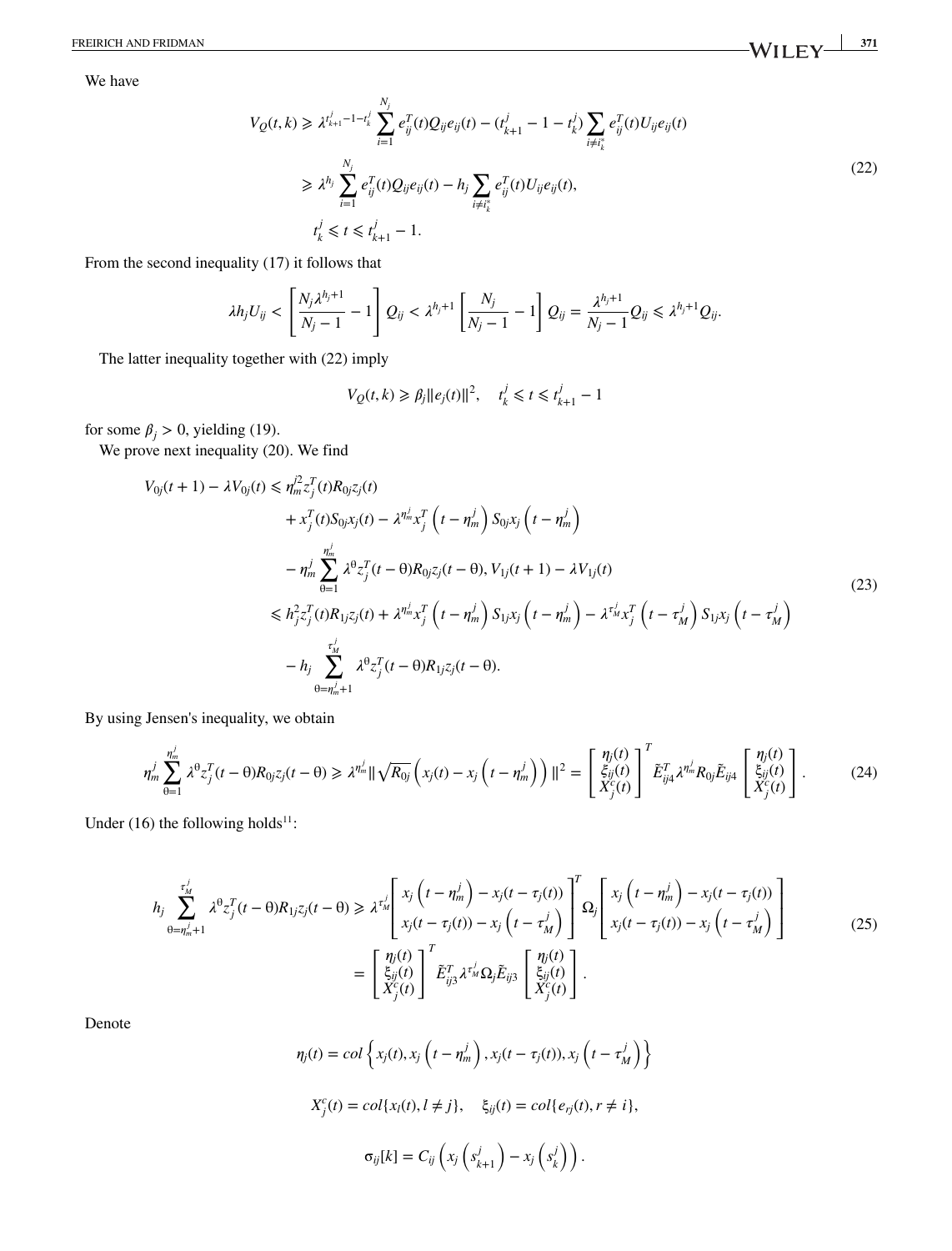Employing the relations

<span id="page-7-1"></span>
$$
z_j(t) = \tilde{E}_{i_k^*j2} \begin{bmatrix} \eta_j(t) \\ \xi_{i_k^*j}(t) \\ X_j^c(t) \end{bmatrix}, \quad x_j(t+1) = \tilde{E}_{i_k^*j1} \begin{bmatrix} \eta_j(t) \\ \xi_{i_k^*j}(t) \\ X_j^c(t) \end{bmatrix}
$$
(26)

and

$$
\sum_{l \neq j} \varepsilon_{jl} x_l^T(t) P_l x_l(t) = X_j^{cT}(t) \mathcal{P}^j X_j^c(t),\tag{27}
$$

<span id="page-7-4"></span><span id="page-7-0"></span> $\overline{a}$ 

from  $(23)-(25)$  $(23)-(25)$  $(23)-(25)$ , we obtain

<span id="page-7-5"></span>
$$
x_j^T(t+1)P_jx_j(t+1) + \tilde{V}_j(t+1) - \lambda(x_j(t)^T P_jx_j(t) + \tilde{V}_j(t))
$$
  

$$
-\sum_{l \neq j} \varepsilon_{jl} x_l^T(t)P_kx_l(t) \le \left[\eta_j^T(t) - \xi_{i_{k}^*j}^T(t) - X_j^{cT}(t)\right] \Sigma_{i_k^*}^j \left[\frac{\eta_j(t)}{X_j^{c}(t)}\right],
$$
  

$$
t_k \le t \le t_{k+1} - 1.
$$
 (28)

Consider  $t_k^j \leq t \leq t_{k+1}^j - 2$ . From [\(21\)](#page-5-5) and definition of  $V_Q(t)$ ,

$$
V_Q(t+1,k) - \lambda V_Q(t,k) = \left(-1 + (\lambda - 1) \left(t - t_k^j\right)\right) \sum_{i \neq i_k^*} \|\sqrt{U_{ij}} e_{ij}(t)\|^2
$$
  

$$
\leq -\sum_{i \neq i_k^*} \|\sqrt{U_{ij}} e_{ij}(t)\|^2 \leq -\left[\eta_j^T(t) - \xi_{i_k^*j}^T(t)\right] \Upsilon_{i_k^*}^j \left[\frac{\eta_j(t)}{\xi_{i_k^*j}^T(t)}\right] = -\left[\frac{\eta_j(t)}{\xi_{i_k^*j}^T(t)}\right]^T \Upsilon_{i_k^*}^j \left[\frac{\eta_j(t)}{\xi_{i_k^*j}^T(t)}\right].
$$
  

$$
(29)
$$

Note that the terms  $|\sqrt{Q_{ij}}e_{ij}(t)|^2$  vanish in Equation [29](#page-7-0) due to multiplication of them by  $\lambda^{t-t_k^j}$ . Therefore,

$$
V_j(t+1) - \lambda V_j(t) - \sum_{l \neq j} \varepsilon_{jl} x_l^T(t) P_l x_l(t) \leq \left[ \eta_j^T(t) \quad \xi_{i_k^*j}^T(t) \quad X_j^{cT}(t) \right] \left( \Sigma_{i_k^*}^j - \tilde{\Upsilon}_{i_k^*}^j \right) \left[ \begin{array}{c} \eta_j(t) \\ \xi_{i_k^*j}(t) \\ X_j^{c}(t) \end{array} \right] + z_j^T(t) G_j z_j(t), \quad t_k^j \leq t \leq t_{k+1}^j - 2.
$$

Substituting into the latter inequality [26,](#page-7-1) we see that the first inequality [17](#page-5-3) implies the inequality [20](#page-5-0) for  $t_k^j \le t \le t_{k+1}^j - 2$ .

Consider now the case of reset times, where  $t = t_{k+1}^j - 1$ . Using notation [7,](#page-3-5) we have

$$
V_{Q}\left(t_{k+1}^{j}, k+1\right) - \lambda V_{Q}\left(t_{k+1}^{j} - 1, k\right)
$$
\n
$$
\leq \sum_{i=1}^{N_{j}} \left[e_{ij}^{T}[k+1]Q_{ij}e_{ij}[k+1] - e_{ij}^{T}[k]\lambda^{t_{k+1}^{j} - t_{k}^{j}}Q_{ij}e_{ij}[k]\right] + \lambda h_{j} \sum_{i \neq i_{k}^{k}} e_{ij}^{T}[k]U_{ij}e_{ij}[k].
$$
\n(30)

Exploiting the reset Equation [9,](#page-3-6) we find *Nj*

$$
\sum_{i=1}^{N_j} e_{ij}^T[k+1]Q_{ij}e_{ij}[k+1] = \sigma_{i_{ij}^*}^T[k]Q_{i_{k}^*j}\sigma_{i_{k}^*}^T[k] + \sum_{i \neq i_{k}^*} (e_{ij}[k] + \sigma_{ij}[k])^TQ_{ij}(e_{ij}[k] + \sigma_{ij}[k]).
$$
\n(31)

Since under TOD

<span id="page-7-2"></span>
$$
|\sqrt{Q_{i_k^*j}}e_{i_k^*j}(t)|^2 \ge \frac{1}{N_j - 1} \sum_{i \ne i_k^*} |\sqrt{Q_{i,j}}e_{ij}(t)|^2,
$$
\n(32)

<span id="page-7-3"></span>we arrive at

$$
\sum_{i=1}^{N_j} e_{ij}^T[k]Q_{ij}e_{ij}[k] = e_{i^*_{k}j}^T[k]Q_{i^*_{k}j}e_{i^*_{k}j}^T[k] + \sum_{i \neq i^*_{k}} e_{ij}[k]^T Q_{ij}e_{ij}[k]
$$
\n
$$
\geq \sum_{i \neq i^*_{k}} e_{ij}[k]^T \left(1 + \frac{1}{N_j - 1}\right) Q_{ij}e_{ij}[k].
$$
\n(33)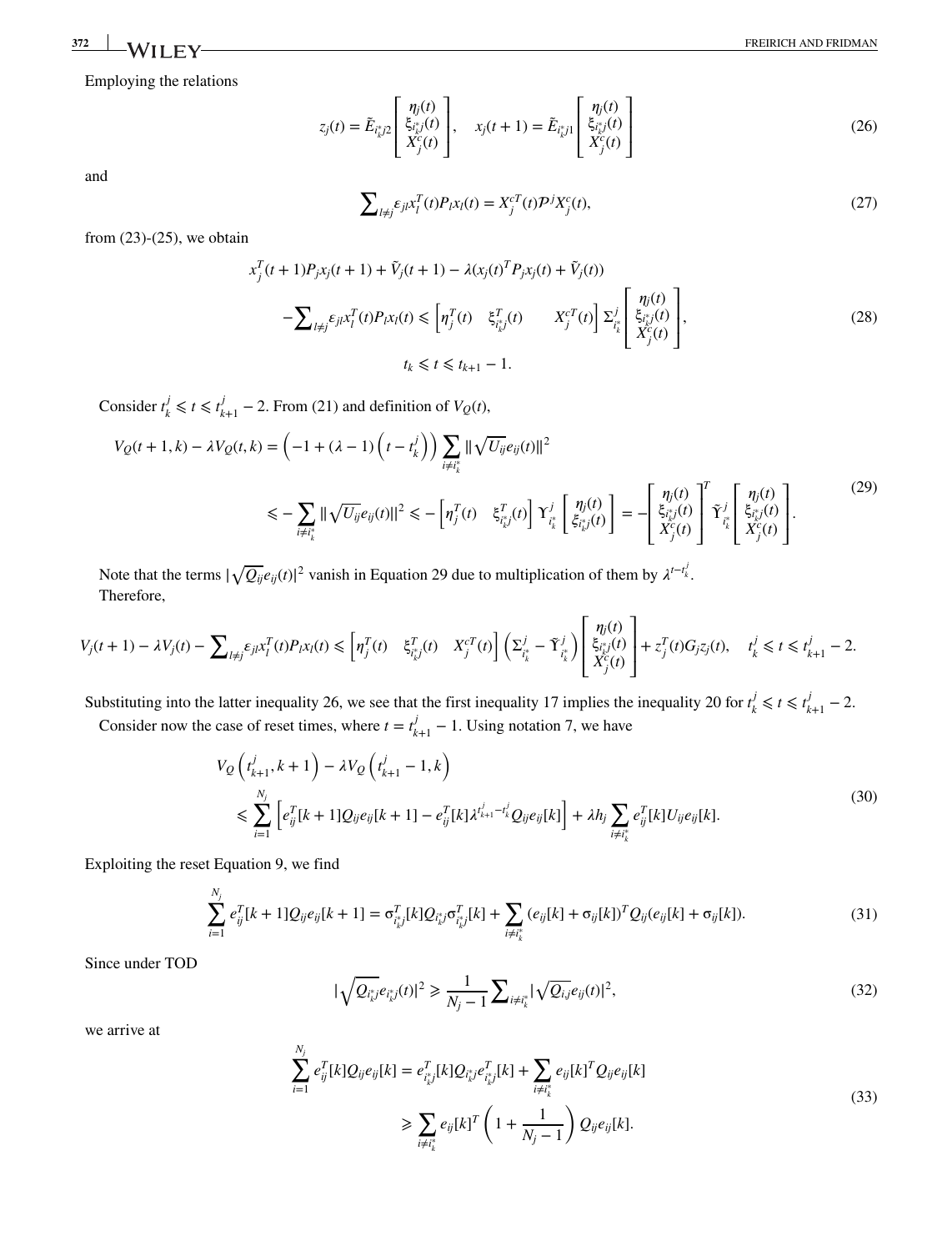Substituting Equations [31](#page-7-2) and [33](#page-7-3) into Equation [30](#page-7-4) and using Equation [21,](#page-5-5) we obtain

<span id="page-8-0"></span>
$$
V_{Q}\left(t_{k+1}^{j}, k+1\right) - \lambda V_{Q}\left(t_{k+1}^{j} - 1, k\right)
$$
  
\n
$$
\leq \sum_{i \neq i_{k}^{*}} e_{ij}^{T}[k] \left[1 - \lambda^{h_{j}+1}(1 + \frac{1}{N_{j}-1})\right] Q_{ij}e_{ij}[k] + \lambda h_{j} \sum_{i \neq i_{k}^{*}} e_{ij}^{T}[k]U_{ij}e_{ij}[k] + 2 \sum_{i \neq i_{k}^{*}} e_{ij}^{T}[k]Q_{ij}\sigma_{ij}[k] + \sum_{i \neq i_{k}^{*}} \sigma_{ij}[k]^{T}Q_{ij}\sigma_{ij}[k] + \sigma_{i_{k}^{*j}}^{T}[k]Q_{i_{k}^{*j}}\sigma_{i_{k}^{*j}}^{T}[k].
$$
\n(34)

For  $V_G$ , consider 2 cases. In the case, where  $t = t_{k+1}^j - 1 \leq s_k^j$ , we have  $t_k^j = s_k^j$ ,  $t_{k+1}^j = s_{k+1}^j$ . Thus,

$$
V_G\left(t_{k+1}^j, k+1\right) - \lambda V_G\left(t_{k+1}^j - 1, k\right) = 0
$$
  

$$
= \sum_{i=1}^{N_j} z_j^T \left(t_{k+1}^j - 1\right) C_{ij}^T G_{ij} C_{ij} z_j \left(t_{k+1}^j - 1\right) - \sum_{i=1}^{N_j} z_j^T \left(s_k^j\right) C_{ij}^T G_{ij} C_{ij} z_j \left(s_k^j\right)
$$
  

$$
\leq \sum_{i=1}^{N_j} z_j^T(t) C_{ij}^T G_{ij} C_{ij} z_j(t) - \frac{\lambda^{r_N^j}}{h_j + 1} \sum_{i=1}^{N_j} \sigma_{ij}^T[k] G_{ij} \sigma_{ij}[k].
$$
 (35)

Here, the latter inequality is due to Jensen's inequality.

Otherwise,  $t_{k+1}^j - 1 > s_k^j$ , and similarly to Equation [35,](#page-8-0) we have

$$
V_G\left(t_{k+1}^j, k+1\right) - \lambda V_G\left(t_{k+1}^j - 1, k\right)
$$
  
\n
$$
\leqslant \sum_{i=1}^{N_j} z_j^T \left(t_{k+1}^j - 1\right) C_{ij}^T G_{ij} C_{ij} z_j \left(t_{k+1}^j - 1\right) - \sum_{s=s_k^j}^{s_{k+1}^j - 1} \sum_{i=1}^{N_j} \lambda^{t_{k+1}^j - s - 1} z_j^T(s) C_{ij}^T G_{ij} C_{ij} z_j(s)
$$
\n
$$
\leqslant \sum_{i=1}^{N_j} z_j^T(t) C_{ij}^T G_{ij} C_{ij} z_j(t) - \frac{\lambda^{t_N^j}}{h_j + 1} \sum_{i=1}^{N_j} \sigma_{ij}^T[k] G_{ij} \sigma_{ij}[k].
$$
\n(36)

Summarizing, we obtain

$$
V_{Q}\left(t_{k+1}^{j},k+1\right)+V_{G}\left(t_{k+1}^{j},k+1\right)-\lambda(V_{Q}\left(t_{k+1}^{j}-1,k\right)+V_{G}\left(t_{k+1}^{j}-1,k\right))
$$
  

$$
\leq z_{j}(t)^{T}G_{j}z_{j}(t)+\sum_{i\neq i_{k}^{*}}\left[\left.\frac{e_{ij}[k]}{\sigma_{ij}[k]}\right|^{T}\Psi_{i}^{j}\left[\left.\frac{e_{ij}[k]}{\sigma_{ij}[k]}\right] + \left[\frac{e_{i_{k}^{*j}}[k]}{\sigma_{i_{k}^{*j}}[k]}\right]^{T}\left(Q_{i_{k}^{*j}}-\frac{\lambda^{T_{M}^{j}}}{h_{j}+1}G_{i_{k}^{*j}}\right)\left[\frac{e_{i_{k}^{*j}}[k]}{\sigma_{i_{k}^{*j}}[k]}\right],
$$
\n
$$
(37)
$$

and together with Equation [28](#page-7-5)

$$
V_{j}\left(t_{k+1}^{j}\right) - \lambda V_{j}\left(t_{k+1}^{j}-1\right) - \sum_{l\neq j} \varepsilon_{jl} \|\sqrt{P_{l}x_{l}}(t_{k+1}-1)\|^{2}
$$
  
\n
$$
\leq \left[\eta_{j}^{T}(t) \xi_{i_{k}^{*}j}^{T}(t) \left[X_{j}^{T}(t)\right] \Sigma_{i_{k}^{*}}^{j}\left[\xi_{i_{k}^{*}j}^{T}(t)\right] + z_{j}(t)^{T}G_{j}z_{j}(t)
$$
  
\n
$$
+ \sum_{i\neq i_{k}^{*}} \left[\left.\frac{e_{ij}[k]}{\sigma_{ij}[k]}\right|^{T} \Psi_{i}^{j}\left[\left.\frac{e_{ij}[k]}{\sigma_{ij}[k]}\right] + \left[\frac{e_{i_{k}^{*}j}[k]}{\sigma_{i_{k}^{*}j}[k]}\right]^{T}\left(Q_{i_{k}^{*}j} - \frac{\lambda^{T_{M}^{j}}}{h_{j}+1}G_{i_{k}^{*}j}\right)\left[\frac{e_{i_{k}^{*}j}[k]}{\sigma_{i_{k}^{*}j}[k]}\right].
$$
\n(38)

From the second inequality (Equation [17\)](#page-5-3), it follows that

$$
Q_{i_k^*j} - \frac{\lambda^{\tau_M^j}}{h_j+1} G_{i_k^*j} < 0.
$$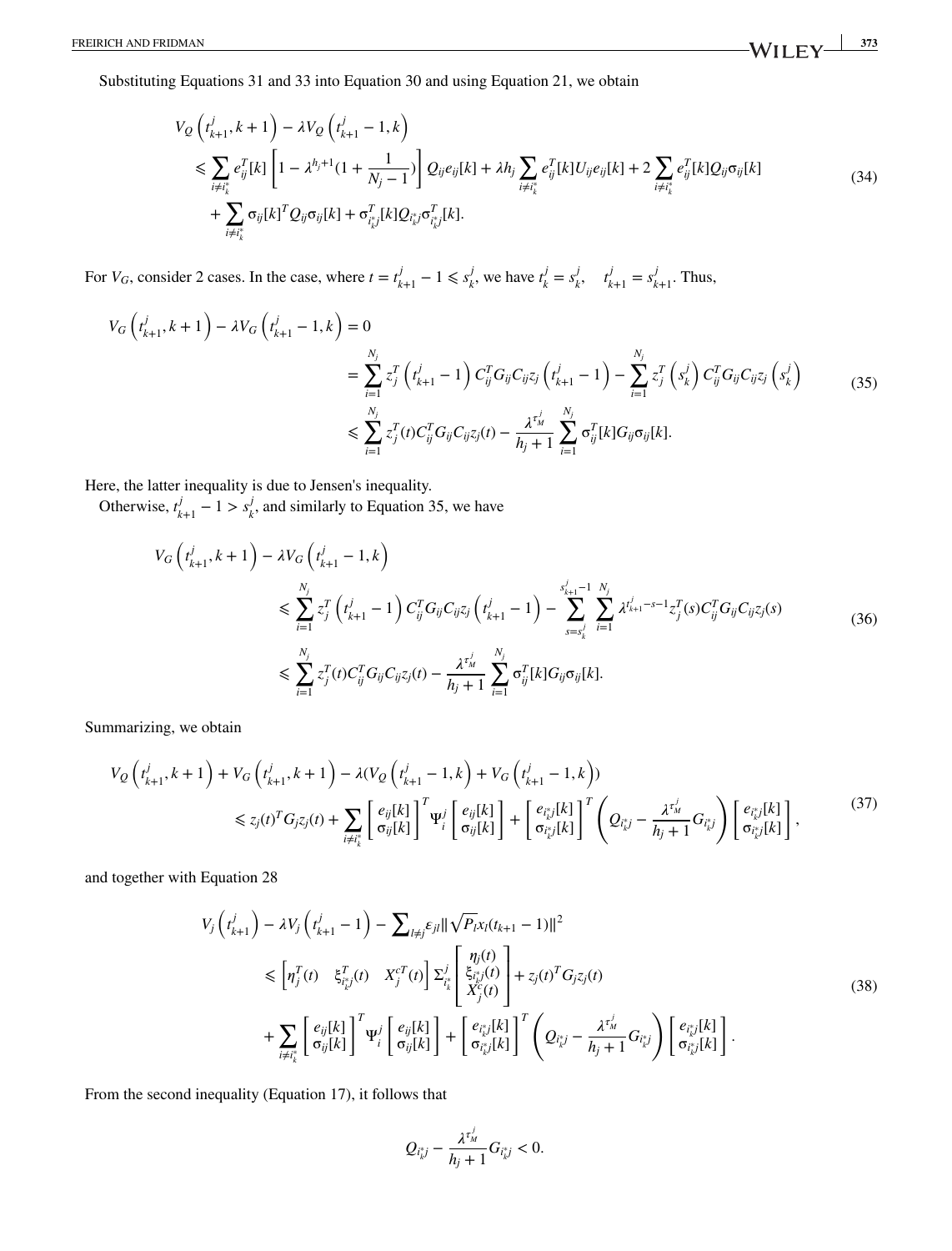$\Box$ 

Therefore,

<span id="page-9-2"></span>
$$
V_{j}\left(t_{k+1}^{j}\right) - \lambda V_{j}\left(t_{k+1}^{j}-1\right) - \sum_{l\neq j} \varepsilon_{jl} \|\sqrt{P_{l}x_{l}}(t_{k+1}-1)\|^{2}
$$
  
\$\leq \left[\eta\_{j}^{T}(t) \quad \xi\_{t\_{k}^{\*}}^{T}(t) \quad X\_{j}^{cT}(t) \right] \Sigma\_{t\_{k}^{\*}}^{j} \left[\xi\_{t\_{k}^{\*}}^{n\_{j}(t)}\right] + z\_{j}(t)^{T}G\_{j}z\_{j}(t) + \sum\_{i\neq t\_{k}^{\*}} \left[\frac{e\_{ij}[k]}{\sigma\_{ij}[k]}\right]^{T} \Psi\_{i}^{j} \left[\frac{e\_{ij}[k]}{\sigma\_{ij}[k]}\right]. \tag{39}

<span id="page-9-1"></span>Note that

$$
\left[\eta_j^T(t) \quad \xi_{i^*_{k}j}^T(t) \quad X_j^{cT}(t)\right] \tilde{\Upsilon}_{i^*_{k}}^j \left[\begin{array}{c} \eta_j(t) \\ \xi_{i^*_{k}j}^T(t) \\ X_j^{c}(t) \end{array}\right] - \sum_{i \neq i^*_{k}} e_{ij}^T[k] U_{ij} e_{ij}[k] = 0. \tag{40}
$$

So, by adding Equation [40](#page-9-1) to Equation [39,](#page-9-2) we arrive at

$$
V_{j}\left(t_{k+1}^{j}\right) - \lambda V_{j}\left(t_{k+1}^{j}-1\right) - \sum_{l\neq j} \varepsilon_{jl} \|\sqrt{P_{l}x_{l}}(t_{k+1}-1)\|^{2} \leq \left[\eta_{j}^{T}(t) \quad \xi_{t_{k}^{*}}^{T}(t) \quad X_{j}^{cT}(t) \right] \left(\Sigma_{t_{k}^{*}}^{j} - \tilde{\Upsilon}_{t_{k}^{*}}^{j}\right) \left[\xi_{t_{k}^{*}j}^{(t)}(t)\right] + z_{j}(t)^{T}G_{j}z_{j}(t) + \sum_{i\neq t_{k}^{*}} \left[\frac{e_{ij}[k]}{\sigma_{ij}[k]}\right]^{T} \Psi_{i}^{j}\left[\frac{e_{ij}[k]}{\sigma_{ij}[k]}\right] + \sum_{i\neq t_{k}^{*}} e_{ij}^{T}[k]U_{ij}e_{ij}[k].
$$
\n(41)

Hence, taking into account Equation [26,](#page-7-1) the inequality [17](#page-5-3) implies Equation [20](#page-5-0) for  $t = t_{k+1}^j - 1$ .

<span id="page-9-0"></span>We are in a position to formulate the stability result.

**Theorem [1.](#page-9-0)** *Consider the large-scale system* (*Equations* [10](#page-3-2) and [11](#page-3-3)),  $j = 1, \ldots, M$ . Given tuning parameters  $0 < \lambda < 1$ and  $\varepsilon\leqslant1-\lambda(\sum_{j\neq l}\varepsilon_{jl}\leqslant\varepsilon,l=1\,\dots\,M),$  let there exist matrices  $P_j,S_{0j},R_{0j},S_{1j},R_{1j},Q_{ij},U_{ij},G_{ij}>0,$  and  $W_j$  that satisfy *Equations [16](#page-5-4) and [17](#page-5-3) for all j* = 1 … *M. Then the system* (*Equations [10](#page-3-2) and [11](#page-3-3)*) *is exponentially stable with a decay rate*  $\lambda + \varepsilon$ .

<span id="page-9-4"></span>*Proof.* From Proposition [1,](#page-5-0) Equations [16](#page-5-4) and [17](#page-5-3) imply the inequality [19](#page-5-2) for  $j = 1 \ldots M$ . Then there exist positive  $\{\beta_j\}_{j=1}^M$ such that

<span id="page-9-3"></span>
$$
V_j(t) \ge x_j^T(t)P_j x_j(t) + \beta_j \|e_j(t)\|^2.
$$
\n(42)

Consider now the *LKF*

$$
V(t) = \sum_{j=1}^{M} V_j(t).
$$
 (43)

Since  $x_j^T(t)P_jx_j(t) \le V_j(t)$  and  $\sum_{j\neq l} \varepsilon_{jl} \le \varepsilon, l = 1 \dots M$ , summing Equation [20](#page-5-0) over  $j = 1 \dots M$  for  $t \ge T_0$ , we obtain

$$
V(t+1) - (\lambda + \varepsilon)V(t) \leq 0
$$

that implies

$$
V(t) \le (\lambda + \varepsilon)^{t - T_0} V(T_0), \quad t > T_0. \tag{44}
$$

Inequalities (Equation [20](#page-5-0)) for  $j = 1...M$  yield

$$
V_j(T_0) \leq \lambda^{T_0 - t_0^j} V_j\left(t_0^j\right) + \sum_{s=t_0^j}^{T_0} \sum_{l \neq j} \lambda^{T_0 - s} \varepsilon_{jl} x_l^T(t) P_l x_l(t).
$$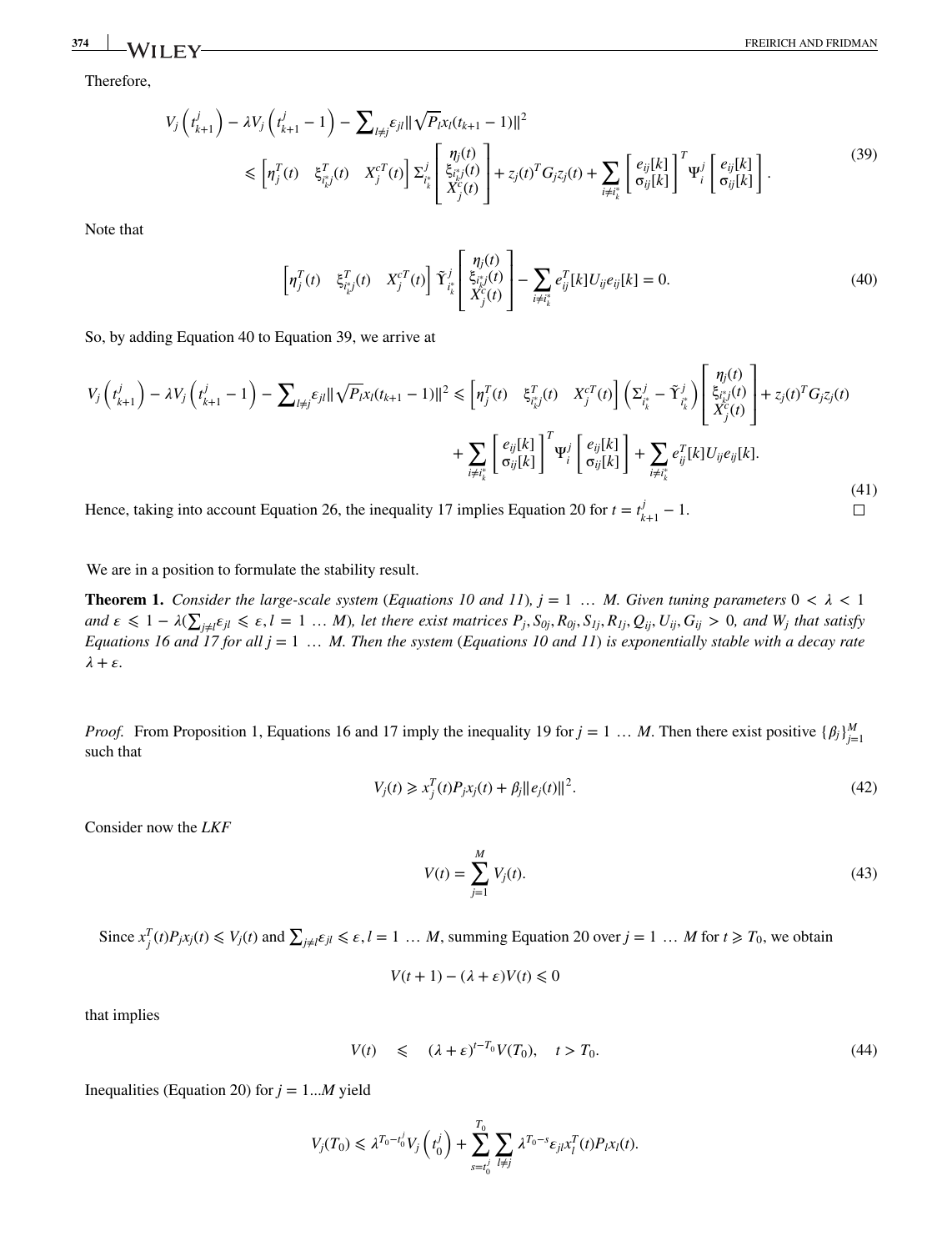Then there exist some constants  $C_j$  such that

$$
V_j(T_0) \le V_j\left(t_0^j\right) + \frac{1}{2}C_j||x||_{T_0}^2 \le C_j||x||_{T_0}^2, \forall j.
$$

Hence, for some constant *C*, we have

$$
V(T_0) \leq C ||x||_{T_0}^2,
$$

implying (for some  $\beta$ <sup>-</sup> > 0)

$$
\beta^{-}(\|x(t)\|^{2} + \sum_{j=1}^{M} \|e_{j}(t)\|^{2}) \leq V(t) \leq C \|x\|_{T_{0}}^{2} (\lambda + \varepsilon)^{(t-T_{0})}
$$

with  $\lambda + \varepsilon < 1$ .

<span id="page-10-0"></span>*Remark* [4.](#page-10-0) Note that differently from Freirich and Fridman,<sup>4</sup> the LMIs (Equation [17](#page-5-3)) are not affine in the system matrices. This is due to substitution of Equation [26](#page-7-1) into the positive terms  $z_j^T(t)H_jz_j^T(t), z_j^T(t)G_jz_j^T(t)$ , and  $x_j^T(t+1)P_jx_j(t+1)$  of  $V_i(t + 1) - \lambda V_i(t)$ . However, by applying Schur complements to these terms, one can arrive at equivalent to Equation [17](#page-5-3) LMIs that are affine in the systems matrices. Hence, the result of Theorem [1](#page-9-0) is applicable to the case of system matrices from an uncertain time-varying polytope, where one can solve the LMIs (Equation [17](#page-5-3)) simultaneously for all the vertices of the polytope applying the same decision matrices.

# **4** *L***2-GA IN ANALYS IS OF THE LARGE-SCALE SYSTEM**

Consider now the large-scale system (Equation [1\)](#page-1-1) under the controller (Equation [6\)](#page-3-0), where all subsystems are orchestrated by TOD protocol. The closed loop is then given by

$$
x_j(t+1) = A_j x(t) + A_{1j} x_j(t - \tau_j(t)) + \sum_{i \neq i^*_{k,j}} B_{ij} e_{ij}[k] + \sum_{l \neq j} F_j^l x_l(t) + D_j w_j(t), \quad t_k^j \le t \le t_{k+1}^j - 1, \quad j = 1 \dots M,
$$
\n<sup>(45)</sup>

where  $w(t) = col\{w_j(t), j = 1, ..., M\} \in l_2([T_0, \infty), R^{n_w})$  is a disturbance. Let  $Z(t) = col\{Z_j(t), j = 1, ..., M\}$  be the controlled output, where

<span id="page-10-2"></span>
$$
Z_j(t) = \Lambda_{1j} x_j(t) + \Lambda_{2j} u_j(t) \in \mathcal{R}^{n_z}.
$$

Given  $\gamma > 0$ , define the following performance index

$$
J = \sum_{t=t_0}^{\infty} \left[ \sum_j Z_j^T(t) Z_j(t) - \gamma^2 w^T(t) w(t) \right].
$$

<span id="page-10-1"></span>**Definition [2.](#page-10-1)** The closed-loop large-scale system (Equation [45](#page-10-2)) with initial time  $T_0 = max_j\{t_0^j\}$  is said to have an induced  $l_2$ -gain less than  $\gamma$ , if

<span id="page-10-3"></span>
$$
J < V(T_0), \quad \forall w \in l_2(\mathcal{R}^{n_w}), \quad w \neq 0
$$

holds for *V* given by Equation [43.](#page-9-3)

It is well known (see, eg, Fridman<sup>10</sup>) that  $J < V(T_0)$  if for some  $\alpha > 0$ , the following condition holds along Equation [45](#page-10-2)

$$
V(t+1) - V(t) + Z^{T}(t)Z(t) - \gamma^{2}w^{T}(t)w(t) \le -\alpha[\|x(t)\|^{2} + \|w(t)\|^{2}], \quad t \ge T_{0}.
$$
\n(46)

 $\Box$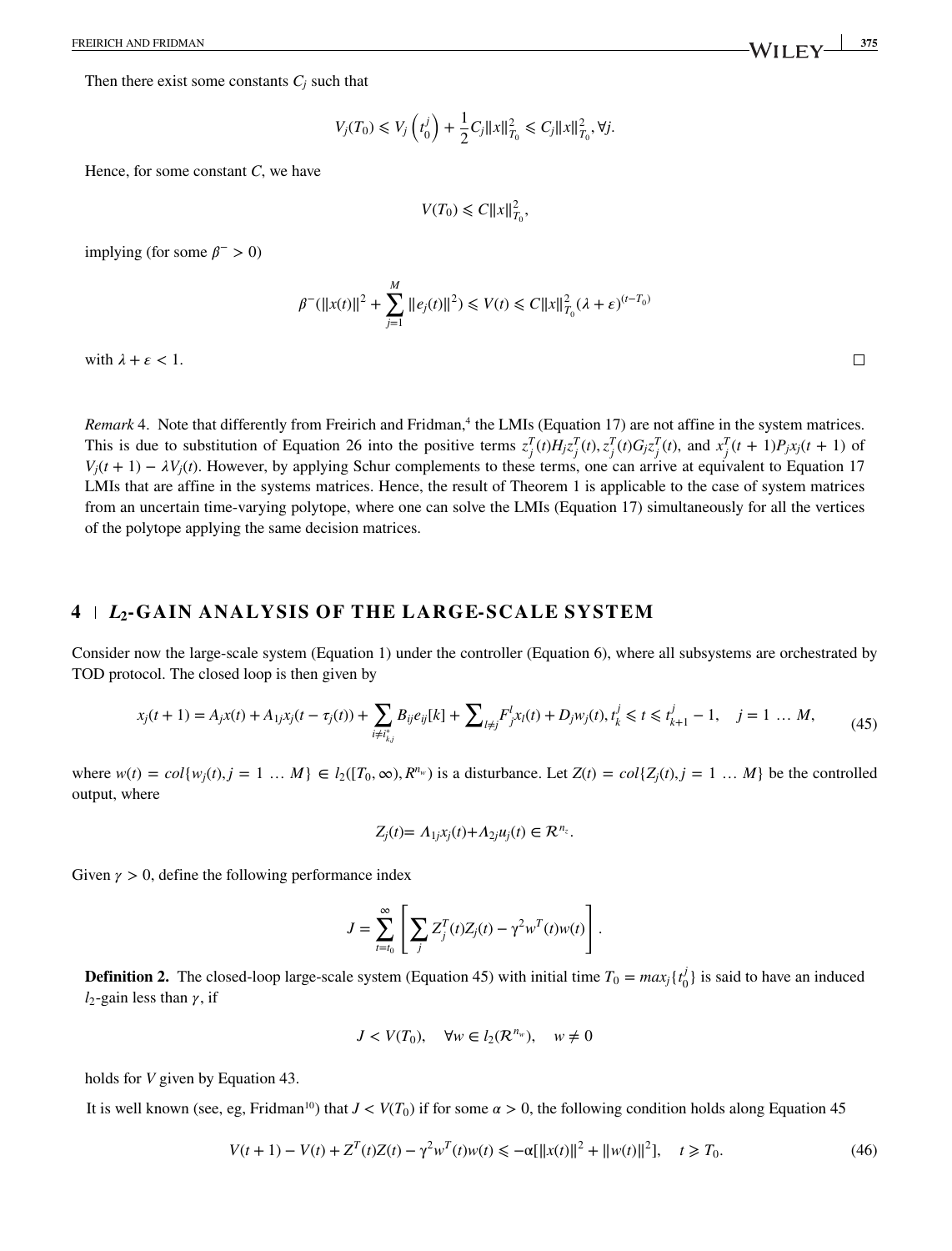<span id="page-11-0"></span>**Lemma [1.](#page-11-0)** Consider  $\{V_j(t)\}_{j=1}^M$  given by Equation [13.](#page-3-4) Let there exist positive tuning parameters  $\epsilon < 1$  and  $\{\epsilon_{jl}\}_{j,l=1}^M$  such *that*  $\sum_{j\neq l} \varepsilon_{jl} \le \varepsilon, l = 1 \dots M$  and

<span id="page-11-1"></span>
$$
V_j(t+1) - (1 - \varepsilon)V_j(t) + Z_j^T(t)Z_j(t) - \gamma^2 w_j^T(t)w_j(t) \le \sum_{l \ne j} \varepsilon_{jl} x_l^T(t)P_l x_l(t)
$$
\n(47)

*for t*  $\geqslant T_0$ , then Equation [46](#page-10-3) holds along Equation [45](#page-10-2) with  $V(t) = \sum_{j=1}^{M} V_j(t)$ .

<span id="page-11-2"></span>Taking into account Equation [42,](#page-9-4) the result of Lemma [1](#page-11-1) follows from summation in Equation [47.](#page-11-1) By extending derivations of Proposition [1,](#page-5-0) we arrive at the following LMI conditions that guarantee Equation [47.](#page-11-1)

**Theorem [2.](#page-11-2)** Given  $\gamma > 0$ , consider the closed-loop system (Equation [45](#page-10-2)) with a tuning parameter  $0 < \varepsilon < 1$ ( ∑  $j \neq l$  €  $jl$  ≤  $\varepsilon, l = 1 ... M$ ). Let there exist matrices  $P_i, S_{0i}, R_{0i}, S_{1i}, R_{1i}, Q_{ii}, U_{ii}, G_{ii} > 0$  and  $W_i$  such that Equation [16](#page-5-4) holds for all  $j = 1 ... M$ , and

$$
\Sigma_{i}^{j} - \tilde{\Upsilon}_{i}^{j} + \tilde{E}_{ij2}^{T} G_{j} \tilde{E}_{ij2} + \zeta_{ij}^{T} \zeta_{ij} < 0, \Psi_{i}^{j} + [I \quad 0]^{T} U_{ij} [I \quad 0] < 0, \ni = 1, ..., N_{j}, \quad j = 1, ..., M,
$$
\n(48)

*where*  $\lambda = 1 - \epsilon$  *and* 

<span id="page-11-4"></span>
$$
\Sigma_{i}^{j} = \tilde{E}_{ij1}^{T} P_{j} \tilde{E}_{ij1} + \tilde{E}_{ij2}^{T} H_{j} \tilde{E}_{ij2} - \tilde{E}_{ij3}^{T} \lambda^{\tau_{M}} \Omega_{j} \tilde{E}_{ij3} - \tilde{E}_{ij4}^{T} \lambda^{\eta_{m}^{j}} R_{0j} \tilde{E}_{ij4} + \tilde{E}_{ij5},
$$
\n
$$
h_{j} = \tau_{M}^{j} - \eta_{m}^{j}, \quad \mathcal{F}^{j} = [F_{j}^{1} \cdots F_{j}^{j} \cdots F_{j}^{M}],
$$
\n
$$
\tilde{E}_{ij1} = [E_{ij1} \quad \mathcal{F}^{j} \quad D_{j}], \quad \tilde{E}_{ij2} = [E_{ij2} \quad \mathcal{F}^{j} \quad D_{j}],
$$
\n
$$
\tilde{E}_{ij4} = [E_{ij4} \quad 0 \cdot \mathcal{F}^{j} \quad 0 \cdot D_{j}], \quad \tilde{E}_{ij3} = \left[ E_{ij3} \quad 0 \cdot \left[ \frac{\mathcal{F}^{j}}{\mathcal{F}^{j}} \quad D_{j} \right] \right],
$$
\n
$$
\tilde{E}_{ij5} = diag\{ E_{ij5}, -\mathcal{P}^{j}, -\gamma^{2} I_{n_{w}^{j}} \}, \quad \mathcal{P}^{j} = diag\{ \epsilon_{jl} P_{l \neq j} \},
$$
\n
$$
\tilde{\gamma}_{i}^{j} = diag\{ \Upsilon_{i}^{j}, 0_{n-n_{j}}, 0_{n_{w}^{j}} \}, \quad \mathcal{K}_{i}^{j} = row\{ K_{rj}, r \neq i \}
$$
\n
$$
\zeta_{ij} = [A_{1j} \quad [0 \quad 1 \quad 0] \otimes A_{2j} K_{j} C_{j} \quad A_{2j} \mathcal{K}_{i}^{j} \quad 0]
$$
\n(49)

*with notations given by Equation [18.](#page-5-6) Then the large-scale system (Equation [45](#page-10-2)) has an induced l<sub>2</sub>-gain less than*  $\gamma$ *, where V*(*t*) =  $\sum_j V_j(t)$  *and V<sub>j</sub>*(*t*) *are given by Equation [13.](#page-3-4)* 

<span id="page-11-3"></span>*Remark* [5.](#page-11-3) In the general case where disturbance is common for all subsystems (ie,  $w_i(t) \equiv w(t)$ ,  $j = 1 \dots M$ ), we modify condition [47](#page-11-1) as

$$
V_j(t+1) - (1 - \varepsilon)V_j(t) + Z_j^T(t)Z_j(t) - w^T(t)\Gamma_j w(t) \le \sum_{l \ne j} \varepsilon_{jl} x_l^T(t)P_l x_l(t),
$$

where  $n_w \times n_w$  positive definite matrices  $\Gamma_j$  are subject to  $\gamma^2 I_{n_w} \ge \sum \Gamma_j$ . Then Theorem [2](#page-11-4) still holds if for every *j*,  $\gamma^2 I_{n_w}$ *j* in Equation [49](#page-11-4) is replaced by  $T_j$ . Here,  $\{\Gamma_j\}_{j=1}^M$  are additional decision variables of LMIs. The resulting bound  $\gamma_{Rem}$  on the *l*<sub>2</sub>-gain is given by  $\gamma_{Rem}^2 = \gamma_{Rem}^2(\Gamma_j) = \gamma^2$ . Simpler LMIs, where  $\gamma^2 I_{n_w^j}$  in Equation [49](#page-11-4) is replaced by (common for all  $j\gamma^2 I_{n_w}/M$  may lead to a larger bound  $\gamma_{Rem}^2 = \gamma_{Rem}^2(\gamma) = \gamma^2$  (as shown in the example below).

#### **5 ABOUT DECENTRALIZED CONTROL UNDER RR PROTOCOL**

Consider next stabilization of Equation [1](#page-1-1) ( $w_i = 0$ ), where RR scheduling protocol orchestrates the transmitted measurements sent at each instance from sensors to a controller for every subsystem. Under RR scheduling, transmitted sensor measurement is chosen in a periodic manner. In this case the control law [\(6\)](#page-3-0) can be presented as

$$
u_j(t) = \sum_{i=1}^{N_j} K_{ij} C_{ij} x_j(t - \tau_j(t)),
$$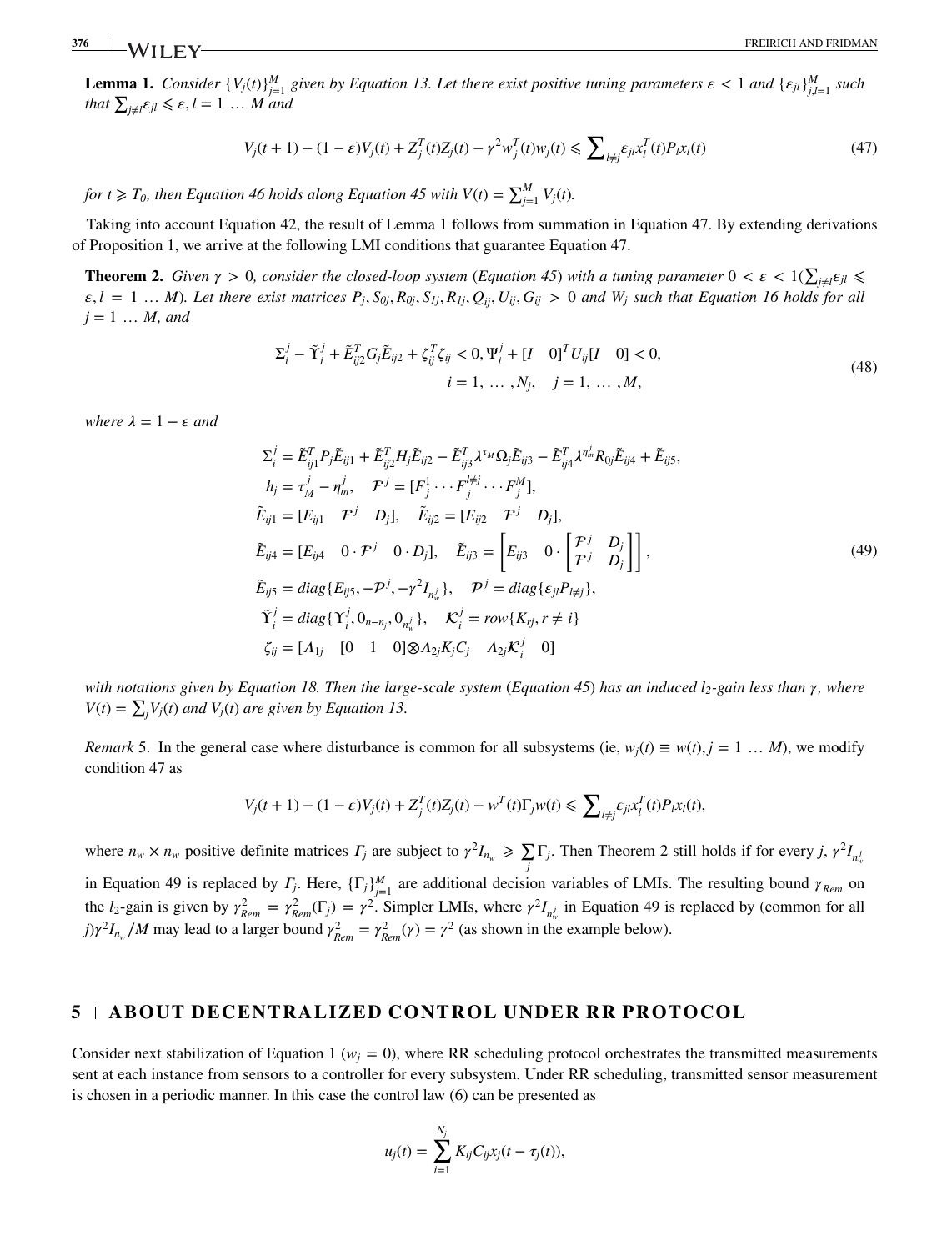where  $\tau_i(t)$  are piecewise-linear delays with known bounds

<span id="page-12-1"></span>
$$
\eta_m^j \leq \tau_j(t) \leq N_j \cdot MATLAB_I_j + \eta_M^j - 1 = \tau_M^j.
$$

The closed-loop system is then given by

$$
x_j(t+1) = A_j x_j(t) + \sum_{i=1}^{N_j} A_{ij} x_j(t - \tau_j(t)) + \sum_{l \neq j} F^l_{j} x_l(t), \quad t \geq t^j_{N_j}, \quad j = 1, \dots M,
$$
 (50)

where  $A_{ij} = B_j K_{ij} C_{ij}$ . We use Lyapunov functional of the form

$$
V_j(t) = x_j^T(t)P_jx_j(t) + V_0^j(t) + \sum_{i=1}^{N_j} V_{1i}^j(t),
$$

where

$$
V_0^j(t) = \sum_{s=t-\eta_m^j}^{t-1} \lambda^{t-s-1} x_j^T(s) S_{0j} x_j(s) + \sum_{s=t-\tau_M^j}^{t-\eta_m^j-1} \lambda^{t-s-1} x_j^T(s) S_{1j} x_j(s)
$$
  
+ 
$$
\eta_m^j \sum_{\theta=1}^{\eta_m^j} \sum_{s=t-\theta}^{t-1} \lambda^{t-s-1} z_j^T(s) R_{0j} z_j(s),
$$
  

$$
V_{1i}^j(t) = (\tau_M^j - \eta_m^j) \sum_{\theta=\eta_m^j+1}^{t}\sum_{s=t-\theta}^{t-1} \lambda^{t-s-1} z_j^T(s) R_{1ij} z_j(s).
$$

<span id="page-12-0"></span>By using arguments of Theorem [1,](#page-9-0) we arrive at the following result:

**Theorem [3.](#page-12-0)** *Consider the closed-loop large-scale system (Equation [50](#page-12-1)). Given tuning parameters*  $0 < \lambda < 1$  and  $\epsilon \leq 1 - \lambda$  $(\sum_{j\neq l}\varepsilon_{jl}\leqslant\varepsilon,l=1\,\dots\,M),$  let there exist matrices  $P_j,S_{0j},R_{0j},S_{Ij},R_{Iij}>0,$  and  $W_{ij}(i=1\,\dots\,N_j,j=1\,\dots\,M)$  that satisfy

<span id="page-12-2"></span>
$$
\begin{bmatrix} R_{1ij} & W_{ij} \\ * & R_{1ij} \end{bmatrix} \geq 0, \quad i = 1, ..., N_j,
$$
  

$$
\Sigma^j < 0, \quad j = 1, ..., M,
$$
 (51)

*where*

$$
\Sigma^{j} = E_{1j}^{T} P_{j} E_{1j} + E_{2j}^{T} H_{j} E_{2j} - \sum_{i=1}^{N_{j}} E_{3ij}^{T} \lambda^{\tau_{M}^{j}} \Omega_{ij} E_{3ij} - E_{4j}^{T} \lambda^{\eta_{m}^{j}} R_{0j} E_{4j} + E_{5j},
$$
\n
$$
\mathcal{F}^{j} = [F_{j}^{1} \cdots F_{j}^{l\neq j} \cdots F_{j}^{M}], \quad H_{j} = \eta_{m}^{j} R_{0j} + (\tau_{M}^{j} - \eta_{m}^{j})^{2} \sum_{i=1}^{N_{j}} R_{1ij},
$$
\n
$$
E_{1j} = [[100] \otimes A_{j} A_{ij} \cdots A_{N_{j}} \mathcal{F}^{j}], E_{2j} = [[100] \otimes (A_{j} - I_{n^{j}}) A_{ij} \cdots A_{N_{j}} \mathcal{F}^{j}],
$$
\n
$$
E_{3ij} = \begin{bmatrix} 0 \\ 0 \end{bmatrix} \otimes A_{j} \quad \begin{bmatrix} 1 & 0 \\ 0 & -1 \end{bmatrix} \otimes I_{n^{j}} \quad \chi_{1}^{i} \cdots \chi_{N_{j}}^{i} \quad \begin{bmatrix} 0 \\ 0 \end{bmatrix} \otimes \mathcal{F}^{j} \end{bmatrix}, \quad \chi_{r}^{i} = \delta_{i,r} \begin{bmatrix} -1 \\ 1 \end{bmatrix} \otimes I_{n^{j}},
$$
\n
$$
E_{4j} = [I_{n^{j}} - I_{n^{j}} \quad 0], \quad E_{5j} = diag\{S_{0j} - \lambda P_{j}, -(S_{0j} - S_{1j})\lambda^{\eta_{m}^{j}}, -S_{1j}\lambda^{\tau_{m}^{j}}, 0_{n^{j}}\}, \quad \mathcal{P}^{j} = diag\{e_{j} P_{i}, t \neq j\}.
$$

*Then the closed-loop system (Equation [50\)](#page-12-1) is exponentially stable with a decay rate*  $\lambda + \varepsilon$ , where  $T_0^j = t_j^j$ *Nj .*

Derivation of LMIs consists of arguments similar to Proposition [1,](#page-5-0) where  $\eta_j(t) = col\{x_j(t), x_j\left(t - \eta_m^j\right)x_j\left(t - \tau_M^j\right), x_j(t - \tau_1^j(t)), \dots, x_j(t - \tau_{N_j}^j(t))\}.$ 

FREIRICH AND FRIDMAN **377 W** I I F V 377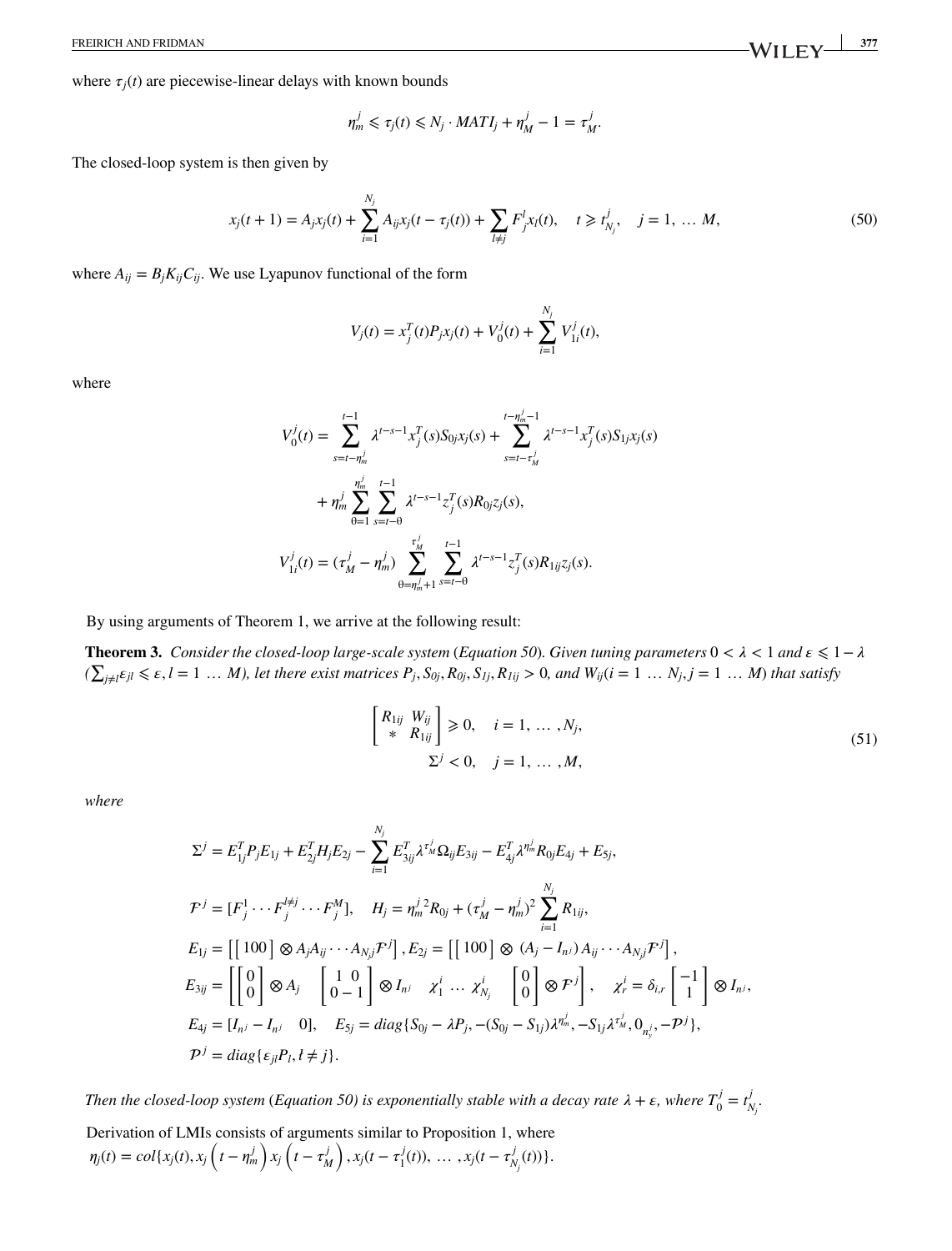<span id="page-13-0"></span>*Remark* [6.](#page-13-0) In the numerical example below, the results that follow from Theorem [3](#page-12-2) (under RR protocol) are less conservative than the results based on Theorem [1.](#page-9-0) However, the improvement is achieved on the account of the numerical complexity:

- the conditions of Theorem [1](#page-9-0) possess LMIs of  $N_j n + (4N_j + 7)n^j + 4n^j$  total rows and
- $5T_{n^j} + n^{j^2} + 3\sum_{i=1}^{N_j}$  $\sum_{i=1}^{N_j} T_{n_i}$  scalar decision variables for each subsystem j, where  $T_n = \frac{n^2+n}{2}$  is the *n*th triangular number; • the conditions of Theorem [3](#page-12-2) possess LMIs of  $(6 + 4N<sub>j</sub>)n<sup>j</sup> + n$  total rows and
	- $(4 + N_i)T_{ni} + N_i n^{j^2}$  scalar decision variables for each subsystem *j*.

<span id="page-13-1"></span>Comparatively to LMIs of Theorem [1,](#page-9-0) the number of lines in LMIs of Theorem [2](#page-11-4) is enlarged by  $N_j n_w^j$ , whereas the number of scalar decision variables remains the same.

*Remark* [7.](#page-13-1) There is a trade-off between enlarging the decay rate and the values of MATI/MAD. The choice of a decay rate close to 1 enlarges the values of MATI/MAD. Moreover, fast convergence of subsystems without coupling, where  *≪* 1 if  $F_j^l = 0$ , allows stronger coupling.

#### **6 EXAMPLE: 2 COUPLED INVERTED PENDULUMS**

Consider the example of 2 coupled inverted pendulums on carts (Figure [1\)](#page-1-0), under the scenario of decentralized networked control. We discretize the continuous-time model of Borgers and Heemels<sup>2</sup> with the sampling time  $T_s = 10^{-4}$ . Here  $M = 2$ ,  $N_i = 2$  or  $N_i = 4(j = 1, 2)$  $N_i = 4(j = 1, 2)$  $N_i = 4(j = 1, 2)$ . The resulting system matrices of Equations 1 and [3](#page-2-2) are given by

$$
A_{j} = A = I_{4} + 10^{-4} \cdot \begin{bmatrix} 0 & 1 & 0 & 0 \\ 2.9156 & 0 & -0.0005 & 0 \\ 0 & 0 & 0 & 1 \\ -1.6663 & 0 & 0.0002 & 0 \end{bmatrix},
$$

$$
B_{j}^{T} = B^{T} = 10^{-4} \cdot \begin{bmatrix} 0 & 0 & 0 & 0 \\ 0 & -0.0042 & 0 & 0.0167 \\ 0 & 0 & 0 & 0 \\ 0 & 0 & 0 & 0 \\ -0.0003 & 0 & -0.0002 & 0 \end{bmatrix},
$$

$$
K_{1} = [k_{11} \quad k_{21} \quad k_{31} \quad k_{41}] = [11396 \quad 7196.2 \quad 573.96 \quad 1199.0],
$$

$$
K_{2} = [k_{12} \quad k_{22} \quad k_{32} \quad k_{42}] = [29241 \quad 18135 \quad 2875.3 \quad 3693.9].
$$

In the case of  $N_i = 2$ , we consider

$$
C_{1j} = \begin{bmatrix} 1 & 0 & 0 & 0 \\ 0 & 1 & 0 & 0 \end{bmatrix}, \quad C_{2j} = \begin{bmatrix} 0 & 0 & 1 & 0 \\ 0 & 0 & 0 & 1 \end{bmatrix},
$$
  

$$
K_{1j} = [k_{1j} \quad k_{2j}], \quad K_{2j} = [k_{3j} \quad k_{4j}], \quad j = 1, 2.
$$

In the case of  $N_j = 4$ ,  $C_{1j}$ ,  $\ldots$ ,  $C_{4j}$  are the rows of  $I_4$  and  $K_{1j}$ ,  $\ldots$ ,  $K_{4j}$  are the entries of  $K_j$ .

We start with the stability analysis and apply conditions of Theorems [1](#page-9-0) and [3.](#page-12-2) Choosing the tuning parameters  $\lambda$  =  $e^{-3\times10^{-6}}$ ,  $\varepsilon_{12} = \varepsilon_{21} = 1 - \lambda$ , we achieve maximal delays preserving the stability that are given in Table [1.](#page-13-2) For constant communication delays  $MAD_1 = MAD_2 = 1$ ,  $MATI_1$ , and  $MATI_2$  are given in Table [2.](#page-14-0) It is seen that in this example, the results under TOD are more conservative (see Remark [7\)](#page-13-1).

**TABLE 1** Maximal values of  $\tau_M^1$ ,  $\tau_M^2$  preserving stability

<span id="page-13-2"></span>

| $\eta_m^1 = \eta_m^2$ | $N_1 = N_2$ | Theorem 1 (TOD) |    | Theorem 3 (RR) |    |  |
|-----------------------|-------------|-----------------|----|----------------|----|--|
|                       |             |                 |    |                |    |  |
|                       |             | 102             | 39 | 339            | 33 |  |
|                       |             | 29              |    | 327            | 30 |  |

Abbreviations: RR, round robin; TOD, try-once-discard.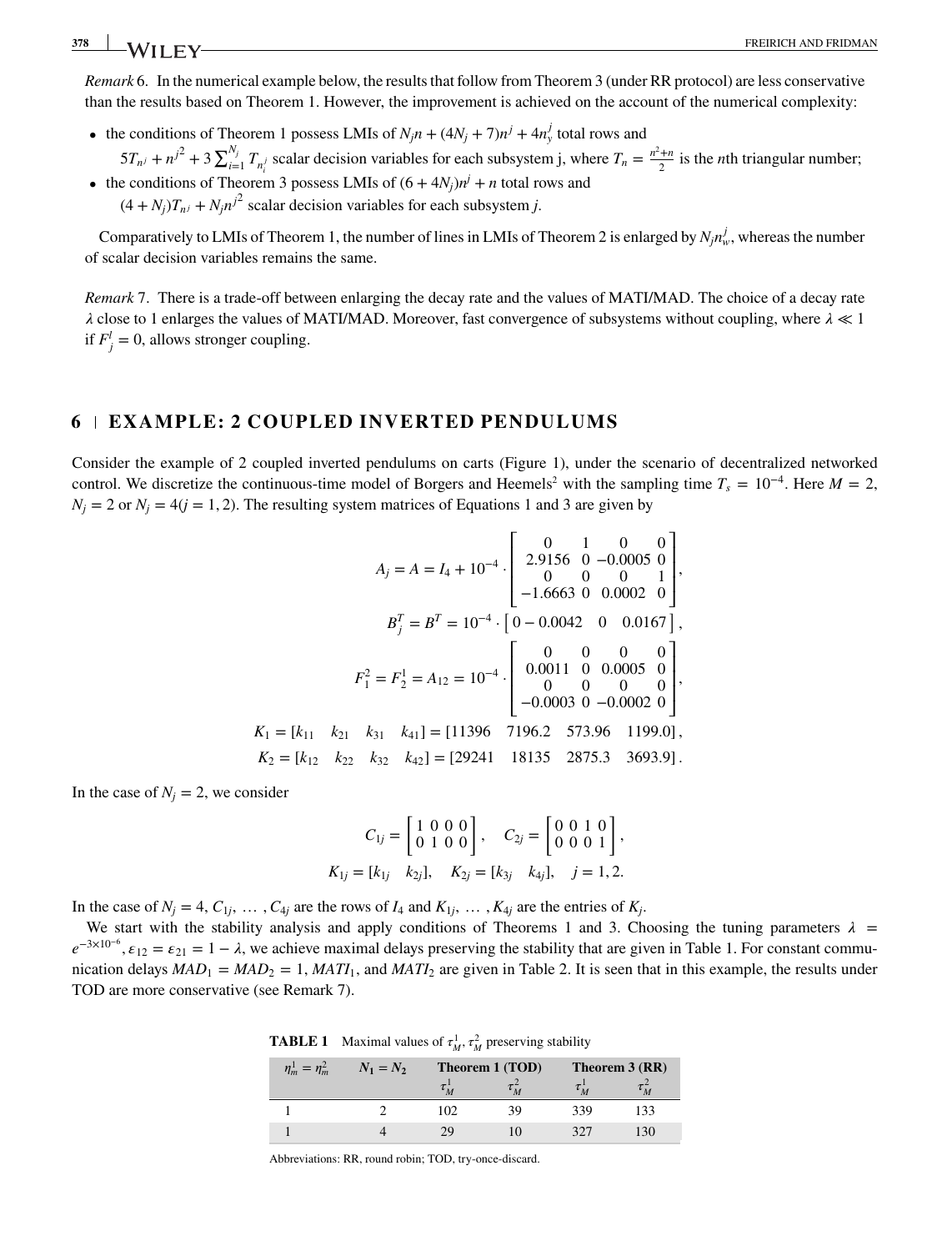**TABLE 2** *MATI*<sub>1</sub>*, MATI*<sub>2</sub> preserving stability for  $MAD = 1$ 

<span id="page-14-0"></span>

| $\eta_m^1 = \eta_m^2$ | $N_1 = N_2$ | Theorem 1 (TOD) |                   | Theorem 3 (RR) |                   |
|-----------------------|-------------|-----------------|-------------------|----------------|-------------------|
|                       |             | $MATI_1$        | MATI <sub>2</sub> | $MATI_1$       | MATI <sub>2</sub> |
|                       |             | 101             | 38                | 169            | 66                |
|                       |             | 28              |                   |                | 32                |

Abbreviations: RR, round robin; TOD, try-once-discard.

<span id="page-14-1"></span>**TABLE 3** Results of Freirich and Fridman<sup>4</sup>: max. value of  $\tau_M^j$  preserving stability (*j* = 1, 2) for  $\eta_m^1 = \eta_m^2 = 10^{-4}$ 

| $#Sensors(N_i)$                                                  |  |  |       |
|------------------------------------------------------------------|--|--|-------|
|                                                                  |  |  |       |
| Freirich and Fridman <sup>4</sup> (TOD) $0.0103$ $0.004$ $0.003$ |  |  | 0.001 |

Abbreviation: TOD, try-once-discard.

| <b>TABLE 4</b> Minimal values of $\gamma_{\text{Rem}}^2$ |  |  |
|----------------------------------------------------------|--|--|
|                                                          |  |  |

<span id="page-14-2"></span>

| $N_1 = N_2$ | $\eta_m^1 = \eta_m^2$ | $\tau_M^-$ | $\tau_M^-$ | $\gamma_{Rem}^2(\Gamma_j)$ | $\gamma_{Rem}^2(\gamma)$ |
|-------------|-----------------------|------------|------------|----------------------------|--------------------------|
|             |                       |            |            | 0.0262                     | 0.0482                   |
|             |                       |            |            | 0.0461                     | 0.0791                   |

Table [3](#page-14-1) illustrates that in this example under TOD, the discrete-time results with  $T_s = 10^{-4}$  are similar to the continuous-time ones obtained in Freirich and Fridman[.4](#page-15-3) The same is true for the results under RR.

Consider now the perturbed model of 2 coupled inverted pendulums given as above, where each system input is perturbed such that

$$
u_j(t) = \tilde{u}_j(t) + v_j(t) + \frac{9}{10}v_{3-j}(t), \quad j = 1, 2.
$$

Here,  $\tilde{u}_j(t)$  are the controllers as considered above, and  $v_1$  and  $v_2 \in l_2$  are the perturbations. The system is now given by Here,  $u_j(t)$  are the controllers as considered above, and<br>Equation [45](#page-10-2) where  $w_1^T(t) = w_2^T(t) = \begin{bmatrix} v_1^T(t) & v_2^T(t) \end{bmatrix}$  and

$$
D_1 = \left[ B_1 \, \, \frac{9}{10} B_1 \right], \quad D_2 = \left[ \, \frac{9}{10} B_2 \, B_2 \, \right].
$$

The controlled output is given by

$$
Z_1(t) = [500 \ 0 \ 0 \ 0] \cdot x_1(t), \quad Z_2(t) = [100 \ 0 \ 0 \ 0] \cdot x_2(t).
$$

Choosing  $\lambda$ ,  $\varepsilon_{12}$ , and  $\varepsilon_{21}$  as above, we find bounds on  $l_2$ -gain by using Remark [5](#page-11-3) with different  $\Gamma_j$ , denoted by  $\gamma_{Rem}(\Gamma_j)$ , and common  $\gamma^2 I_{n_w}/M$ , denoted by  $\gamma_{Rem}(\gamma)$ , (see Table [4\)](#page-14-2). Here, for  $N_j = 2$ , the following gain matrices are obtained:

$$
\Gamma_1 = diag\{0.0224, 0.0216\}, \quad \Gamma_2 = diag\{0.0038, 0.0045\},
$$

and for  $N_i = 4$ ,

$$
\Gamma_1 = diag\{0.04, 0.0388\}, \quad \Gamma_2 = diag\{0.0061, 0.0073\}.
$$

It is seen that the bounds on  $\gamma_{Rem}$  achieved by using different  $\Gamma_i$  are less restrictive. However, the corresponding LMIs possess more decision variables.

### **7 CONCLUSIONS**

In this paper, a time-delay approach has been developed for the decentralized networked control of large-scale discrete-time systems with local networks, where asynchronous variable sampling intervals, large variable communication delays and scheduling protocols from sensors to controllers were taken into account. The proposed Lyapunov-Krasovskii method leads to efficient LMI conditions for the exponential stability and *l*<sub>2</sub>-gain analysis of the closed-loop large-scale system.